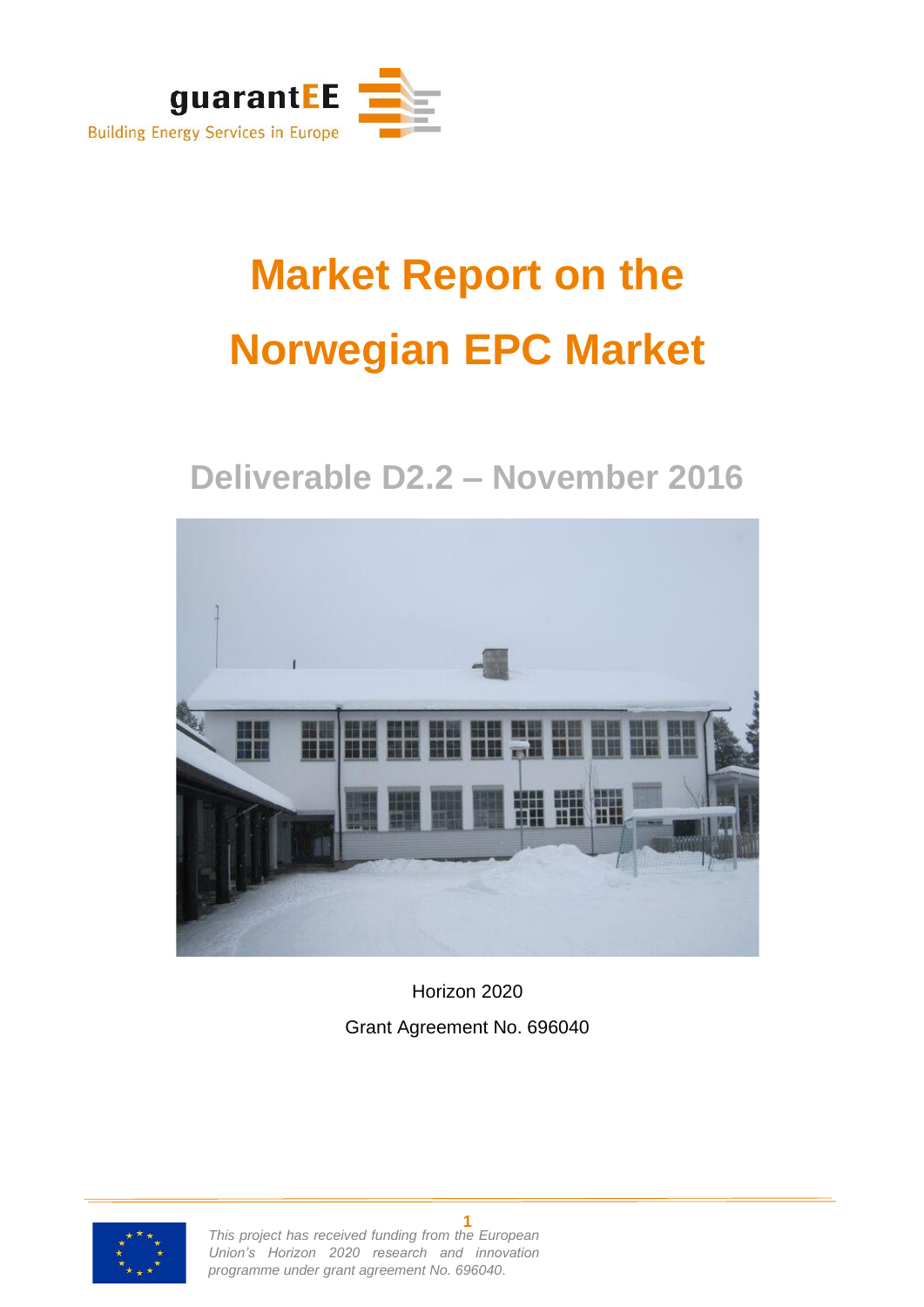

### **Imprint**

#### **Published by:**

NEE (Norsk Enøk og Energi AS) – now represented by LinKon AS

[www.linkon.no](http://www.linkon.no/)

**Telephone:** +47 95 22 04 82

**E-mail:** liv@linkon.no

**Internet:** [www.guarantee-project.eu](http://www.guarantee-project.eu/)

**Author(s):** Liv R. Lindseth

#### **Image rights:**

LinKon AS

#### Disclaimer:

The sole responsibility for the content of this publication lies with the authors. It does not necessarily reflect the opinion of the European Union. Neither the EASME nor the European Commission are responsible for any use that may be made of the information contained herein.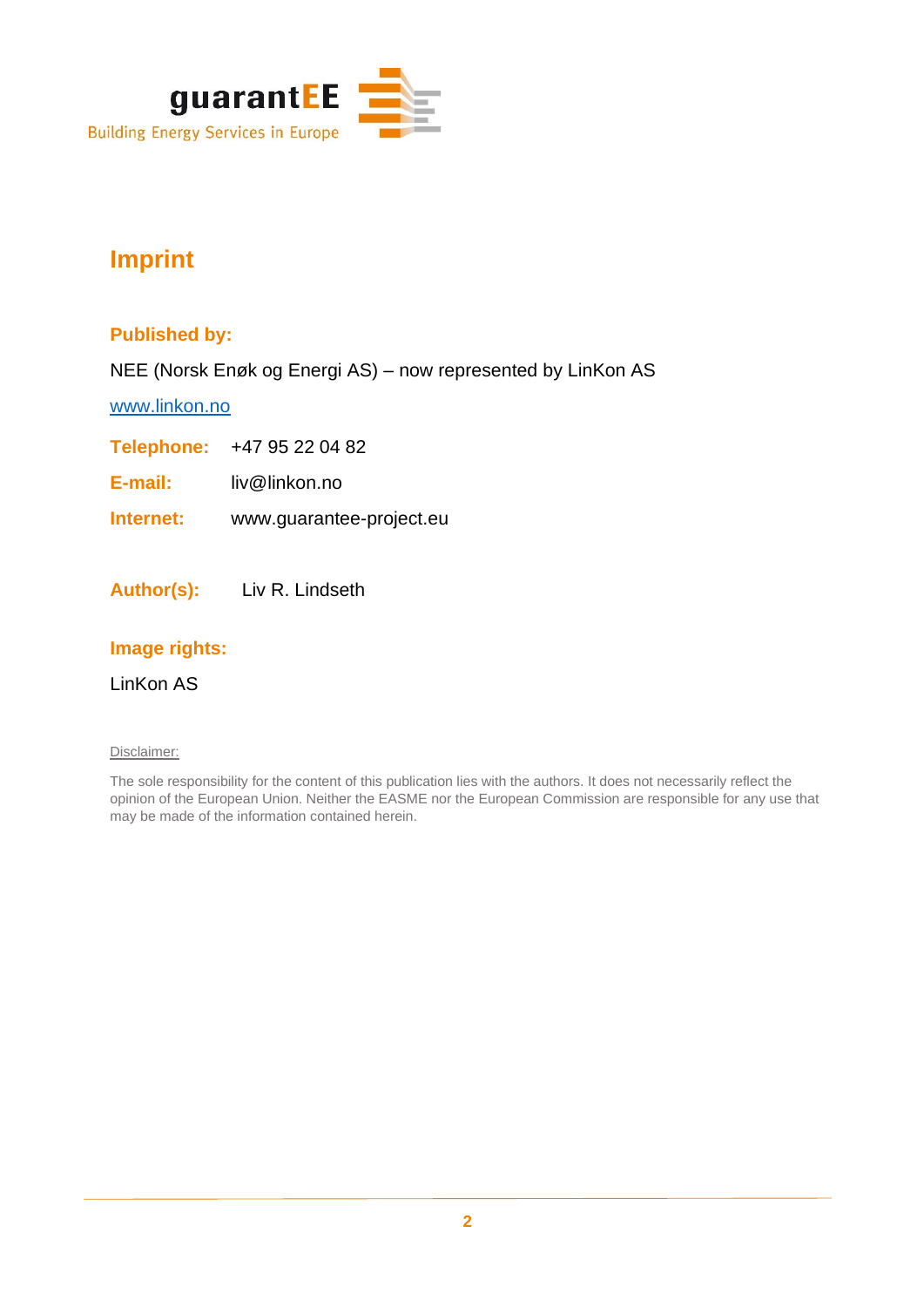

### **Table of Contents**

| 1.   | <b>Executive summary</b>                          | $\overline{4}$  |
|------|---------------------------------------------------|-----------------|
| 2.   | <b>Framework conditions</b>                       | $6\phantom{1}6$ |
| 2.1. | Relevant national legislation and regulation      | 6               |
| 2.2. | Relevant public support schemes                   | 8               |
| 2.3. | Available financing options for Energy Services   | 9               |
| 2.4. | Development of energy prices in Norway            | 9               |
| 2.5. | <b>Critical assessment</b>                        | 10              |
|      | 3. Key actors                                     | 11              |
| 3.1. | Description of key actors                         | 11              |
| 3.2. | <b>Critical assessment</b>                        | 13              |
|      | 4. Market volume                                  | 15              |
| 4.1. | Number of EPC projects                            | 15              |
|      | 4.2. Size of EPC projects                         | 16              |
| 4.3. | Other important energy services                   | 16              |
|      | 4.4. Critical assessment                          | 17              |
| 4.5. | <b>Best Practise examples</b>                     | 18              |
| 5.   | Market assessment of EPC sectors                  | 20              |
| 5.1. | Public sector                                     | 20              |
|      | 5.2. Private sector: Industry and Tertiary sector | 21              |
| 5.3. | Private sector: Residential buildings             | 22              |
|      | 6. Results from stakeholder survey                | 23              |
| 6.1. | Basis of survey                                   | 23              |
|      | 6.2. Experiences with EPC                         | 24              |
| 6.3. | Problems and potential solutions                  | 29              |
| 6.4. | Highlights qualitative answers                    | 32              |
|      | <b>Central Contacts and References</b>            | 34              |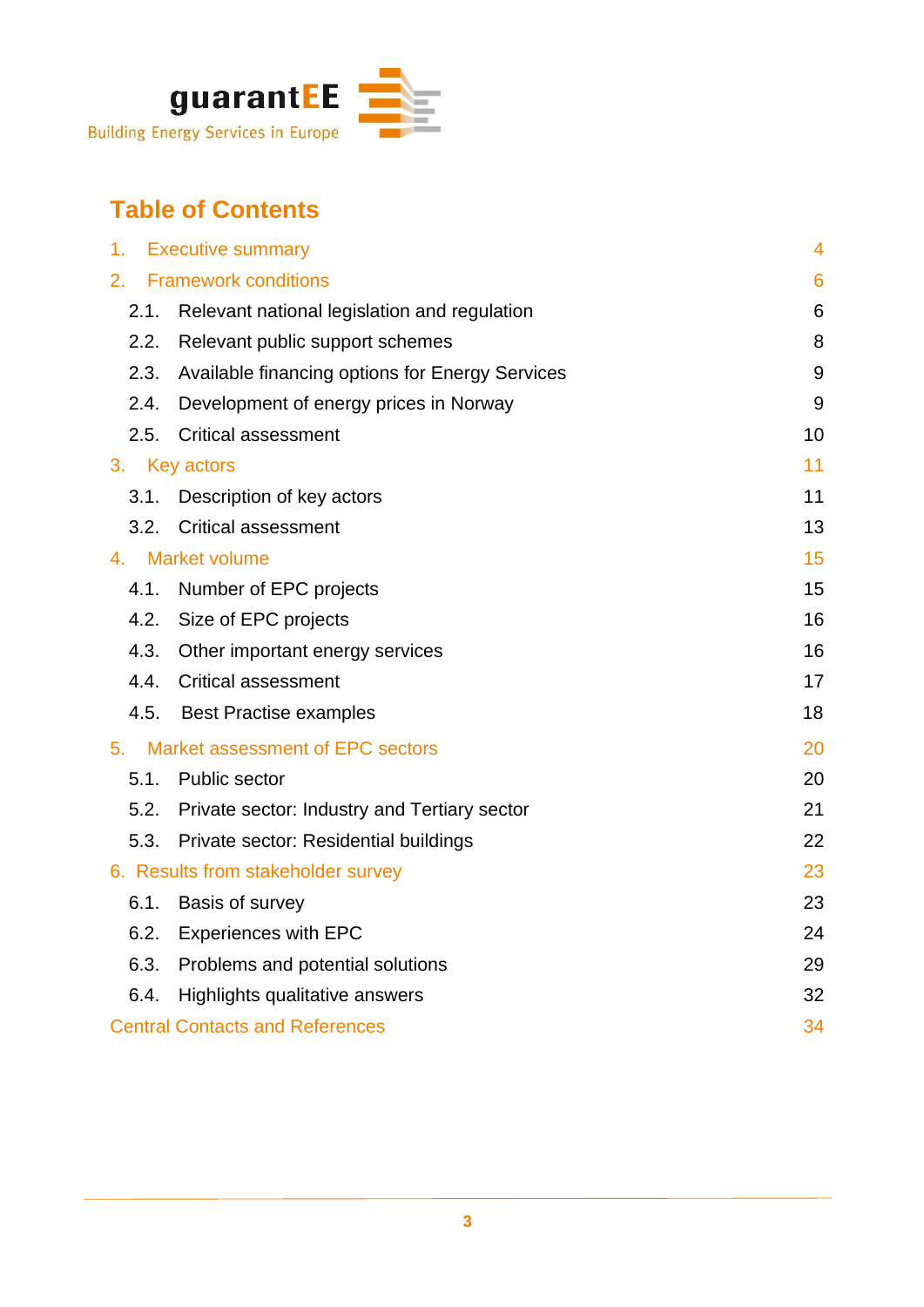

### **1. Executive summary**

#### **Political Framework**

- Most important drivers for EPC
	- o Official Norwegian Standard for EPC, NS6430
	- o County and municipal energy and climate plans
	- o Market support from the Norwegian energy agency, Enova SF
- Most important barrier for EPC
	- o Most market support (information, training, capacity) focused around central parts of the country
	- o Low energy prices (low interest rates and less public debt)
- Most relevant support schemes
	- o Bank loans with "green interest rates"
	- o Enovas grant program for EE measures

#### **EPC market**

#### **Public sector**

- Most relevant opportunities
	- o Large maintenance lag in public buildings
	- o Exemplary role of public sector
	- $\circ$  EE and CO<sub>2</sub> reduction targets in county/municipal energy and climate plans
- Most relevant barriers and threats
	- $\circ$  Lack of incentives for energy efficiency measures (low prices, no regulations).
	- o Capacity only one or two active EPC facilitators and just a few EPC providers

#### **Private sector: Industry and tertiary**

There are only a few known EPC projects in this sector in Norway and too little available information to make a proper market assessment.

- Most relevant opportunities
	- o Results/savings will be competitive advantages
	- o High cost-consciousness, openness to outsourcing
	- o Understanding of good business deals
	- o Significant energy cost saving potentials; potential to combine energy services with facility management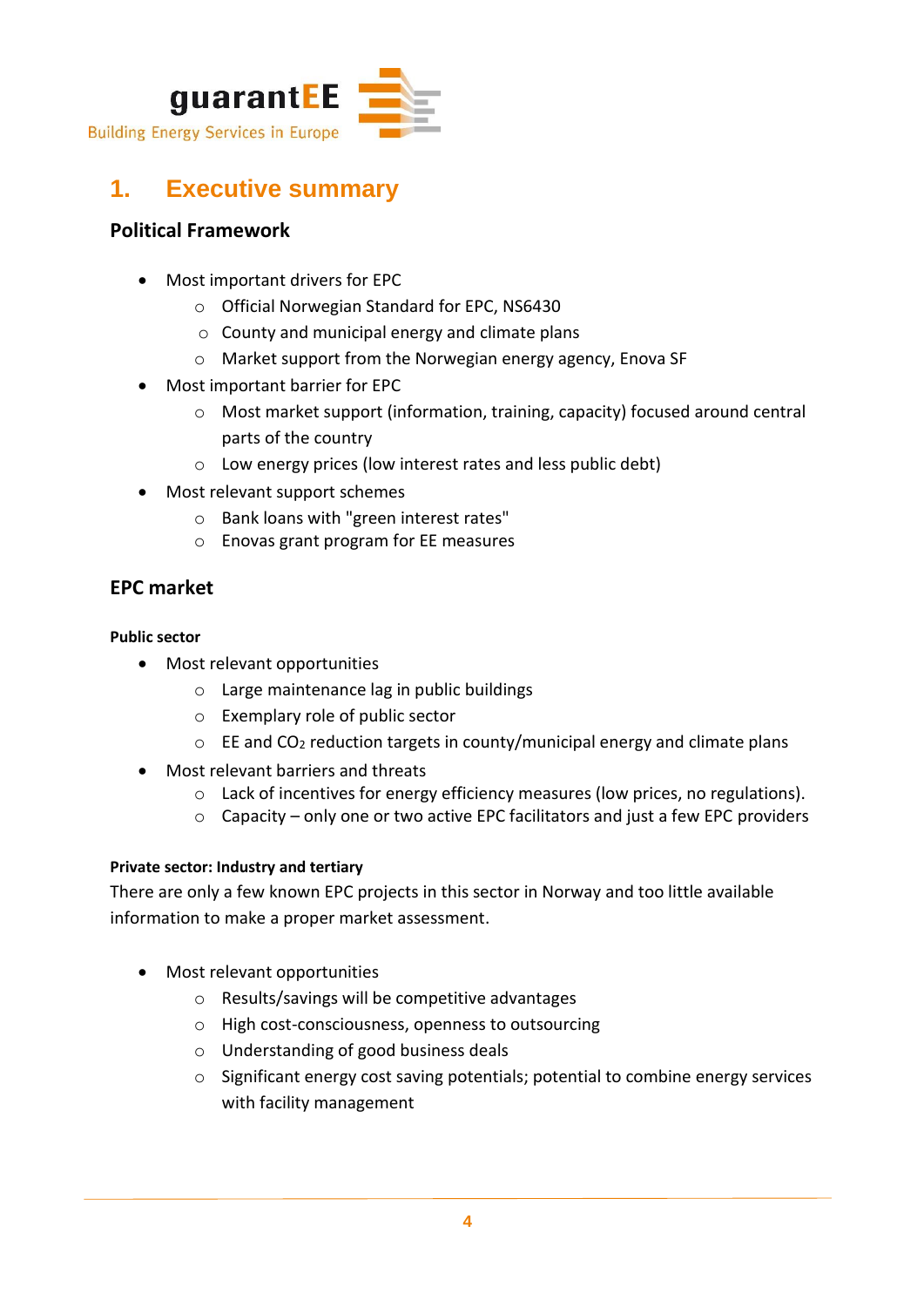

#### Most relevant barriers and threats

- o Hard to map
- o Contracts and results viewed as trade secrets
- o Energy efficiency in industry requires highly specialised know-how/ESCO expertise
- o Often short project duration/payback period is being accepted
- o The split incentives dilemma for rented facilities
- o "Closed' market, hardly public tenders
- o Skilled ESCOs concentrating on the large public market only

#### **Private sector: Residential Buildings**

There are no known EPC projects in this market segments in Norway.

- Most relevant opportunities
	- o Openness for and interest in EE among tenants might exist
- Most relevant barriers and threats
	- o Low energy prices means low incentive for EE in general and low interest in investments in EPC projects in particular
	- o The split incentives dilemma and consequently the need for difficult contractual solutions between owner, tenants and ESCO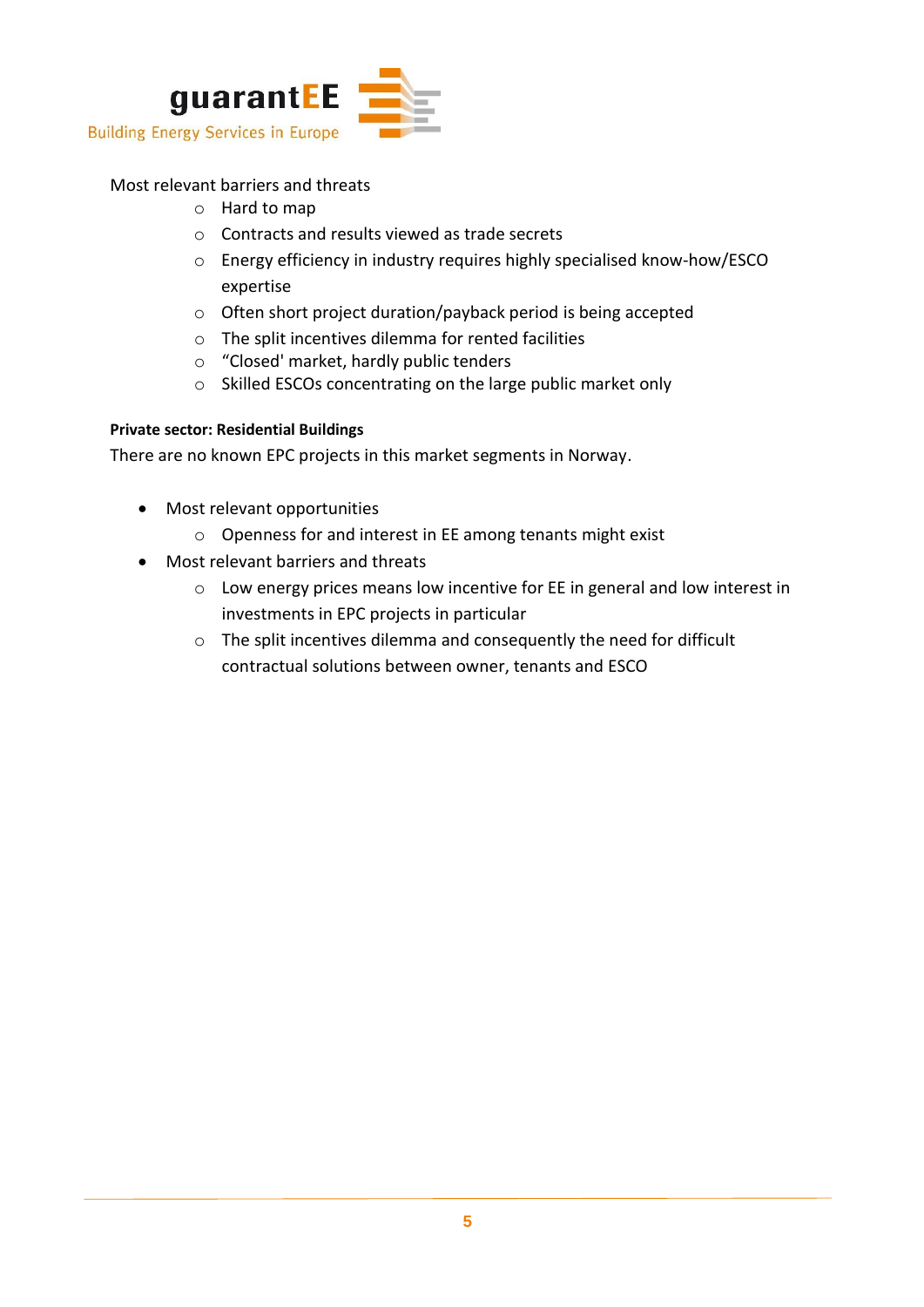

### **2. Framework conditions**

#### **2.1. Relevant national legislation and regulation**

#### **No legislative enforcement (0)**

There is no legislative enforcement of energy efficiency or EPC in Norway. There are no demands on energy use in existing buildings, only in new buildings through building regulations. Public administrations have had few formal incentives to implement energy saving or climate measures. Strained economies, lack of knowledge and time and organisational issues have resulted in little focus on energy.

Due to low energy prices and excess hydro power energy saving in Norway has not traditionally been high in focus. After the deregulation of the energy market in 1991 various efforts have been put into energy saving, but there are still large potentials. In 2001 the national energy agency Enova SF was funded. They have introduced several campaigns and grant programs aimed at both heat production and energy saving. No major focus has however been put on EPC as a tool, but over the last couple of years Enova has supported training and marketing of EPC as a model.

#### **The Climate Agreement settled by the Norwegian Parliament (+)**

In 2012 the Norwegian Parliament passed a motion to ban all fossil fuel in private household and fossil fuel as base load in all other buildings from 2020. This was followed by support schemes from 2013 (Enova grants) and other policy instruments in a transitional period.

This agreement pave the way for coming laws and technical regulations for buildings. Both public and private building owners are considering this in their planning (e.g. municipal energy and climate plans) and refurbishments.

#### **The Norwegian energy agency, Enova SF (+)**

Due to low energy prices and excess hydropower, energy saving in Norway has not traditionally been high in focus. After the deregulation of the energy market in 1991, various efforts have been put into energy saving, but there are still large potentials. In 2001 the national energy agency Enova SF was funded.

Enova has recently stated<sup>1</sup> that EPC is essential if the Norwegian municipalities are going to fulfil their goals on energy reductions as stated in energy and climate plans by 2020.

Enova has introduced several campaigns and grant programs aimed at both heat production and energy saving. No major focus was however put on EPC as a tool, but over the last couple of years Enova has supported training and marketing of EPC as a model and taken an

<sup>1</sup> Presentation of the survey, April 2016 and input from with preliminary findings from resent survey among EPC clients, Øyvind Moe, Enova SF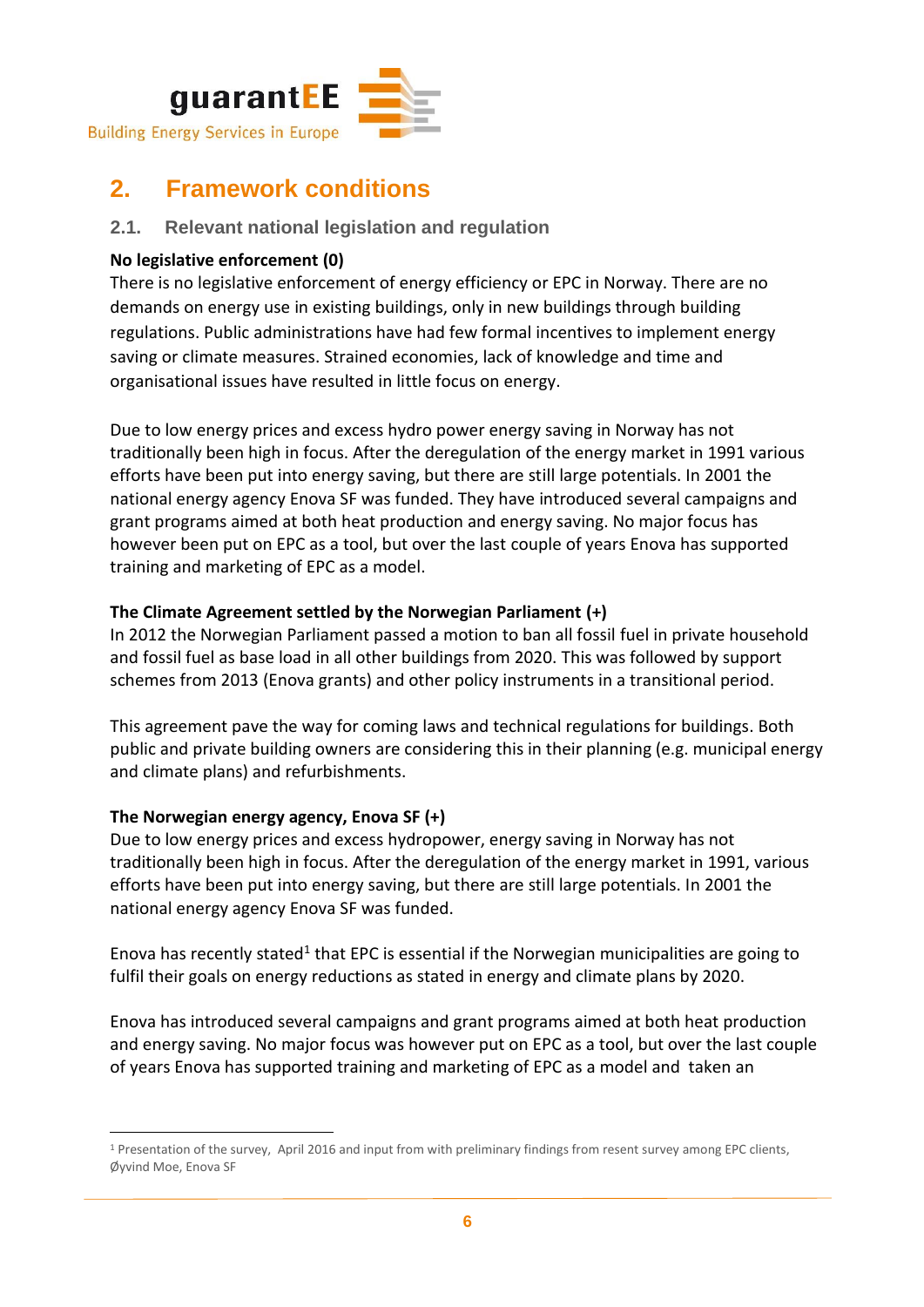

increasingly more active role in EPC promotion through hosting of EPC seminars and dissemination of information.

Enova has contributed through participation on training events and seminars hosted by EU projects<sup>2</sup>. They have also produced promotion videos<sup>3</sup> of best practice EPC projects. As an example of resent promotion activities Enova hosted a seminar targeting potential EPC Facilitators in cooperation with KS<sup>4</sup> in April 2016.

#### **County and municipal energy and climate plans (+)**

All Norwegian municipalities are obligated by law (since 2008) to develop energy and climate plans. These plans set goals for reduction of energy and climate gas emissions. Enova grant financial support for development of energy and climate plans. The plans are often an important driver for EE and EPC as they describe tangible objectives for energy saving in public buildings. Some newly developed plans even point out that EPC can be a tool to reach these objectives.

#### **ESCO network (0)**

There is no ESCO network or association in Norway. Up until now a network or association has not been discussed or regarded as a need, by the ESCOs themselves. The reason is probably that the market is relatively small and transparent.

<sup>3</sup> Promotion videos[: https://www.youtube.com/watch?v=t3l80K3SOxs,](https://www.youtube.com/watch?v=t3l80K3SOxs) [https://www.youtube.com/watch?v=H25uqjoWCh4,](https://www.youtube.com/watch?v=H25uqjoWCh4) <https://www.youtube.com/watch?v=YYMBMaNERHc&list=PLEHiuLJU7irrq388c5HNEEpbTo9uPD9oT>

<sup>2</sup> EESI 2020 and Transparense

<sup>4</sup> Kommunenes Sentralforbund, [www.ks.no](http://www.ks.no/) (The Norwegian Association of Local and Regional Authorities)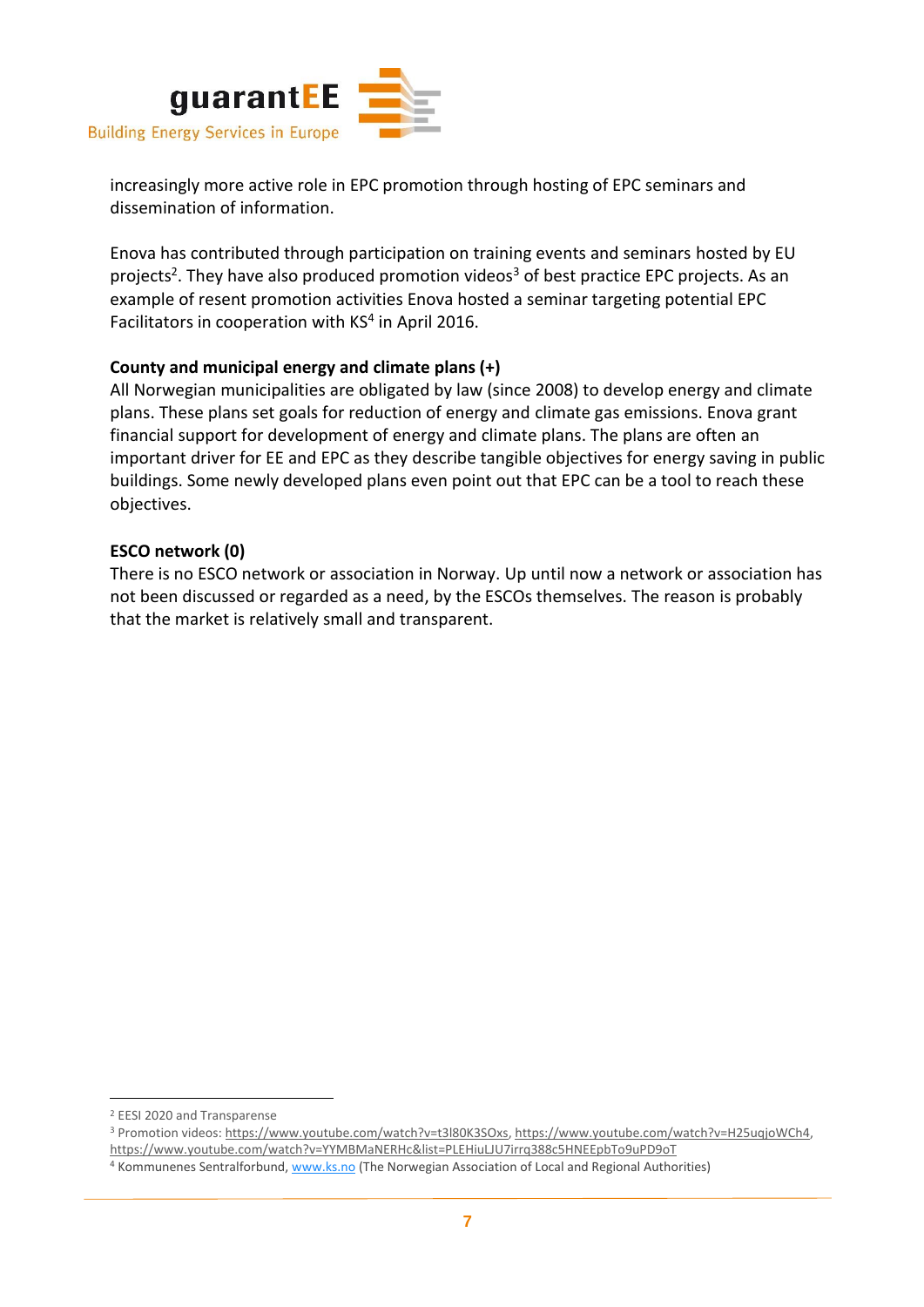

### **2.2. Relevant public support schemes**

| <b>Funding / support scheme</b>                                                                                                                                                                                                                                                                                                                        | <b>Open to client</b><br>and/or ESCO | <b>Effect</b><br>on<br>energy<br><b>services</b><br>/EPC |
|--------------------------------------------------------------------------------------------------------------------------------------------------------------------------------------------------------------------------------------------------------------------------------------------------------------------------------------------------------|--------------------------------------|----------------------------------------------------------|
| <b>National Standard for EPC</b><br>The main legislative framework for EPC in Norway is the<br>national standard (NS6430) for EPC contracts. This is originally<br>based on model documents and guidelines developed in<br>former EU-projects and later strongly promoted by KS. The<br>Norwegian Standard is now in use in almost all public tenders. | Client, ESCO &<br>Facilitator        | $\ddot{}$                                                |
| Bank loans with "green interest rates"<br>The financing of EPC projects is done by the public clients<br>themselves in Norway through a financial model offered by the<br>KBN <sup>5</sup> (state owned municipal bank) with "green interest rates"<br>for energy efficiency investments.                                                              | Clients                              | $\ddag$                                                  |
| <b>Enovas grant program</b><br>Enova SF has grant programs for general energy efficiency<br>measures.                                                                                                                                                                                                                                                  | Clients                              | $\ddot{}$                                                |
| <b>Information/promotion Activities</b><br>The national energy agency Enova SF has in the last years<br>taken a successively more active role implementing<br>dissemination activities (see next section).                                                                                                                                             | Client, ESCO &<br>Facilitator        | $\ddot{}$                                                |
| <b>Public energy and climate plans</b><br>The county and municipal energy and climate plans are<br>important as they usually describe objectives for energy saving<br>in public buildings. EPC can be a tool to reach these goals.                                                                                                                     | Clients                              | $\ddot{}$                                                |

Table 1: Funding/support schemes

<sup>5</sup> Kommunalbanken, [www.kbn.no](http://www.kbn.no/)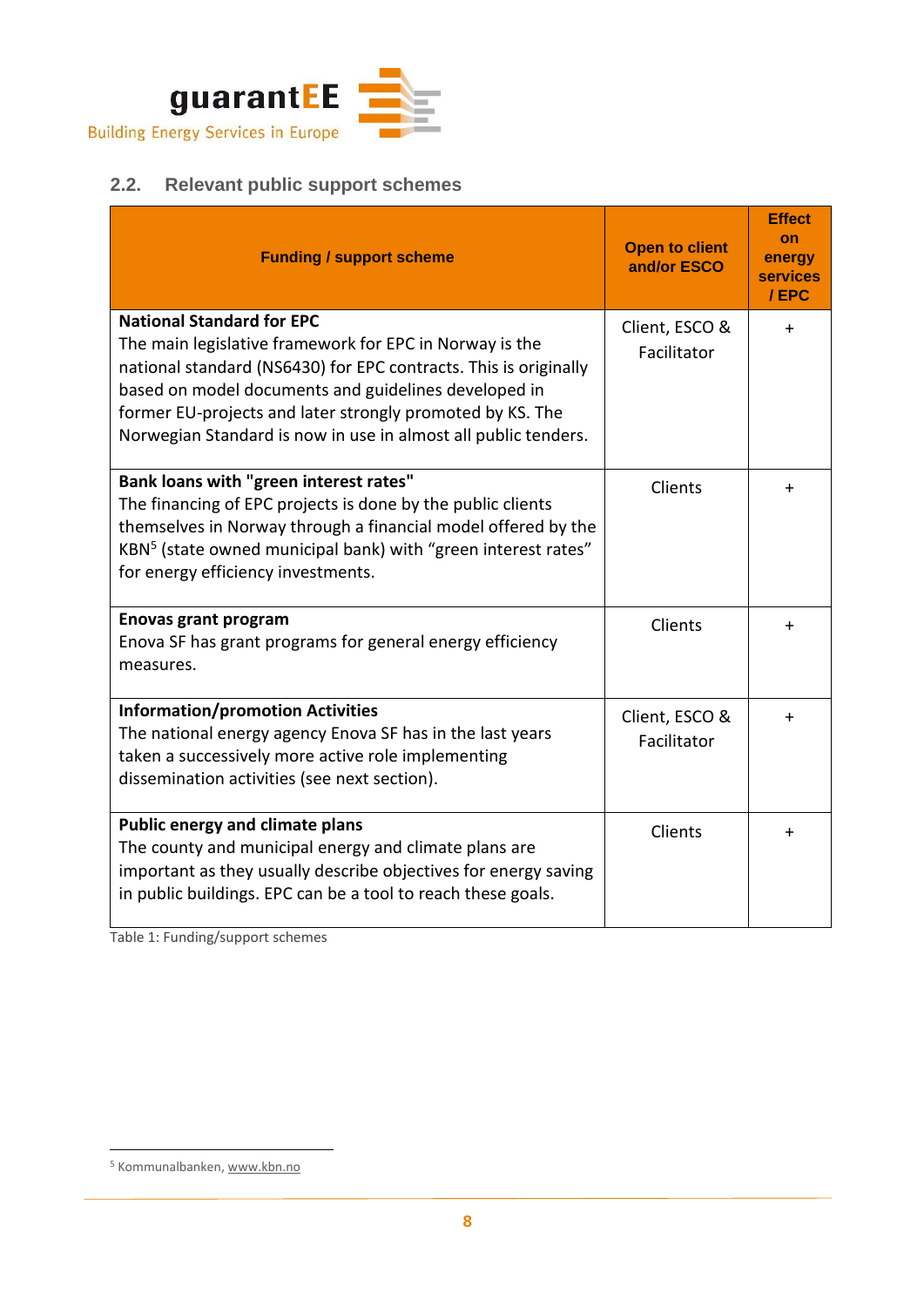

#### **2.3. Available financing options for energy services**

#### **Bank loans with "green interest rates" (+)**

The financing of EPC is done by the public clients themselves in Norway through a financial model offered by the KBN<sup>6</sup> (state owned municipal bank) with "green interest rates" for energy efficiency investments. This financial model has proven very successful. Neither the financial sector nor the ESCOs have been able to compete with this solution, which is used by all projects tendered over the last few years.

As a result, there are no significant financial barriers for public building owners in Norway with relation to project investments. The administrative costs (project identification/preparation, procurement, management and evaluation) can however still be an issue in strained municipalities.

#### **Enovas grant program (+)**

Enova SF has grant programs for energy efficiency measures in general. These present no major driving force for EPC, but is seen as a positive element in decision-making processes (politicians are positive towards national grants). The grant program focuses on non-profitable measures and market development, which can influence the selection of measures in the EPC project towards including more "high hanging fruits".

#### **2.4. Development of energy prices in Norway**

Energy prices and price relations strongly influence the attractiveness of EE investments in general and EPC projects in particular, as the investments are large and the commitment and payback period is long lasting.

The following graphs are retrieved from the official Statistics database in Noorway, SSB7. They illustrate the price development for electricity (industry and households) and oil and gas (industry and households) from 2005 to 2015. The index year is 2000.









<sup>6</sup> Kommunalbanke[n www.kbn.no](http://www.kbn.no/)

<sup>7</sup> Statistisk Sentralbyrå (Statistics Norway, official statistics about Norwegian society since 1876))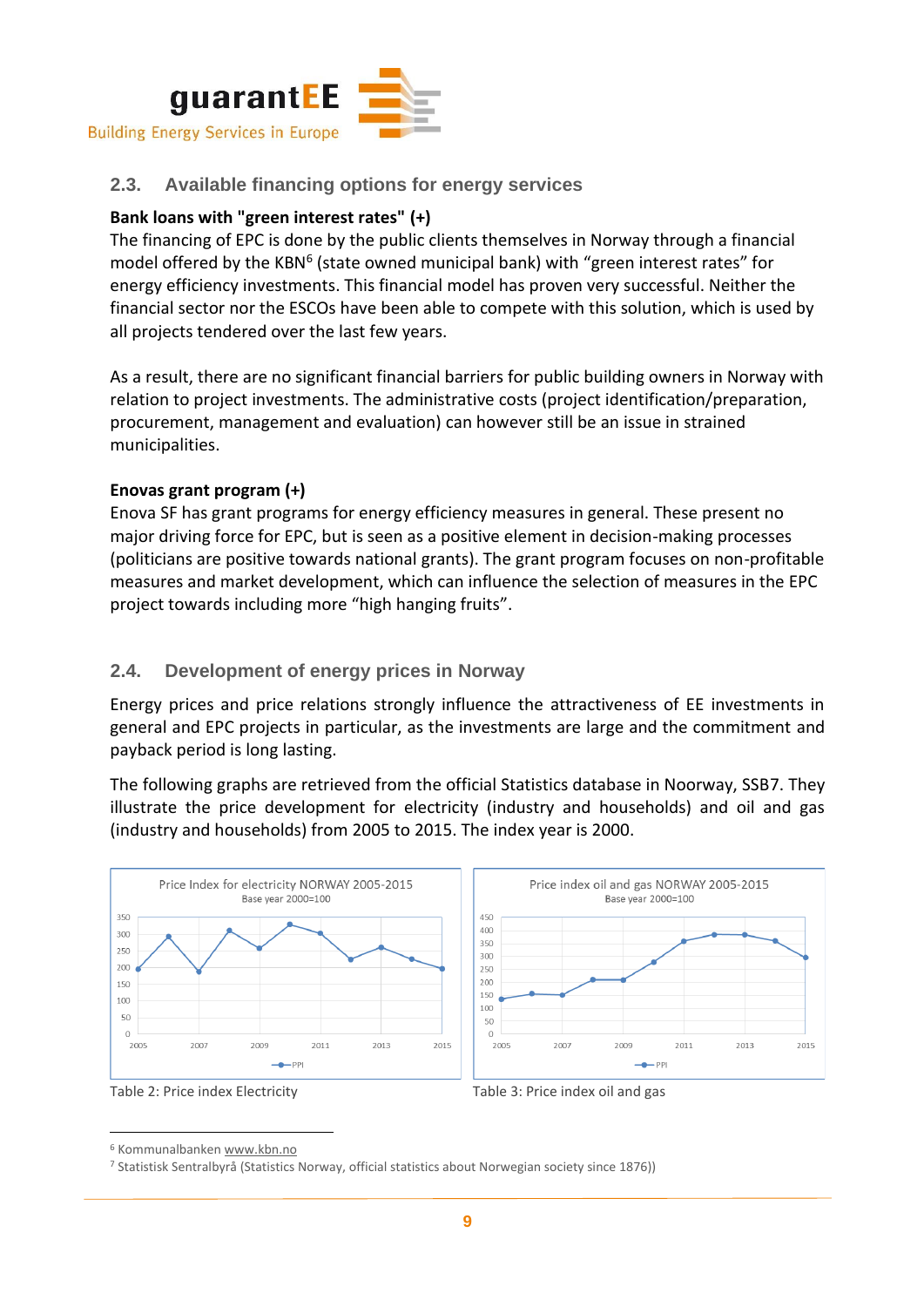

Electricity prices has varied some. During the last two years, the prices have gone down to 2005 level. Even though the prices per kWh for household electricity is higher (due to taxes and grid costs) than the price for private business premises and industry, the energy cost constitute less than 5 % of the average income for Norwegian households. Hence, for households energy use is a small part of the "capital turnover".

For business premises and industry, the factor for energy costs and turnover will vary considerably based on the various business sectors. Even though the electricity prices in Norway are low, costs for energy (electricity and oil), still constitute 38 % of joint costs<sup>8</sup> in business premises. EPC projects reducing energy use can hence reduce these joint costs and be a competitive advantage for building owners and tenants.

#### **2.5. Critical assessment**

#### **Energy prices**

Low energy prices in Norway result in low interest in energy measures in general, and the finance crisis in 2012/13 led to less interest from the banking sector. However, focus on climate both in media and in municipalities through climate plans over the last 5 years resulted in increased focus on energy use in public buildings, where EPC can be a strong tool. In addition, some EU projects (Eurocontract and EESI) were in place to promote knowledge on EPC, conduct training, initiate pilot projects and develop tools. In addition, the "Green municipalities" initiative by The Norwegian Association of Local and Regional Authorities, KS<sup>9</sup>, has played an important role in spreading information about the EPC concept and model, and in developing model documents.

#### **Norwegian Standard**

In 2013 development of a Norwegian Standard for EPC was started, with a working group consisting of representatives from energy authorities, market actors as well as legal representatives. The official standard for EPC was launched in April 2014. The standard covers the entire process from analysis of the buildings, the implementation of measures and regulation of parties' relationship in the guarantee phase. Having an official standard is important in promotion of EPC as it counteracts many of the barriers related to trust, public procurement and "outsourcing". Most EPC projects introduced to the market since then have used the standard and its use is expected to increase in the future.

#### **Enova SF**

The Norwegian energy agency, Enova SF, has since 2002 had a grant scheme for EE measures in buildings. Over the last years, they have seen that EPC projects cover larger pools of buildings, are more certain to be implemented, have higher savings and are implemented faster than other EE building projects in Norway<sup>10</sup>. Hence, Enova have taken a successively more active role in promoting EPC as this increases their overall saving results. Besides

<sup>8</sup> Basale, [www.basale.no](http://www.basale.no/)

<sup>9</sup> Kommunenes Sentralforbund – [www.ks.no](http://www.ks.no/)

<sup>10</sup> Presentation by Øyvind Moe, Enova SF (May and June 2015).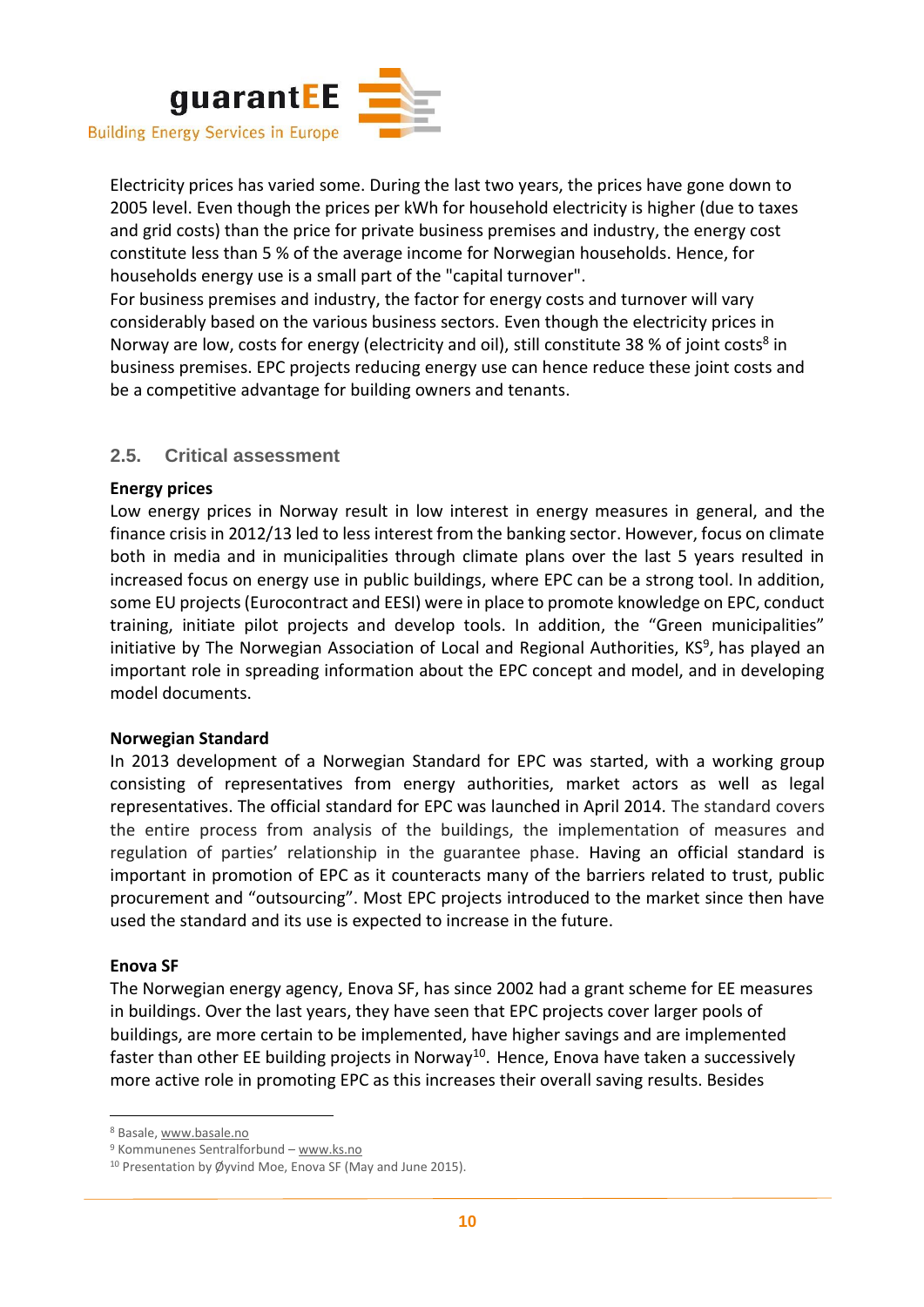

arranging their own information events on EPC they have cooperated with KS and also participated on EPC seminars arranged by the EU-projects Transparense and EESI2020 and ESCOs all over the country.

#### **Financial support schemes**

Financial incentives for energy savings in general and EPC in particular seem to have made a positive difference to strengthen the EPC market in Norway. Both grants for measures and green interest rates have undoubtedly been strong drivers, making the decision to go forward with the EPC process much easier for the public clients, even though the projects are "selffinancing" because savings cover the costs.

The psychology of the governmental support for EE measures, which can be used for EPC, in addition to making the projects even more profitable, seems to be that clients perceive these grants as a quality stamp of the EPC concept itself. Hence, they help remove the uncertainties due to the complexity of the model.

As a result of the combined efforts described above the Norwegian EPC market has developed considerably over the last 3–5 years and continuous growth is expected.

### **3. Key actors**

#### **3.1. Description of key actors**

#### **ESCOs/EPC providers**

There are currently 6 active and experienced EPC providers on the Norwegian market with running contracts, and usually around 5 bidders for each contract. Some local actors have also shown interest, but so far not been able to win a project. The ESCOs have a limited number of EPC personnel – and even less EPC experts, which is currently a barrier as the ESCO capacity for new projects run out. The lack of ESCOs has been an issue particularly in remote geographical areas. The building owners have complained that the competition is not sufficient. The ESCOs who have limited capacity are only interested in the best projects (most profitable, short travelling distances, highest potentials etc.). In the last few years, some new actors have entered the marked and there are now approximately 10 bidders in total.

The following 6 ESCOs offer EPC in Norway and has running EPC contracts:

- AF Energi og Miljøteknikk AS, www.afgruppen.no
- GK, www.gk.no
- Caverion, www.caverion.no
- Siemens, www.siemens.com
- Schneider Electric Norge AS, www.schneider-electric.no
- NEE (Norsk Enøk og Energi AS), [www.nee.no](http://www.nee.no/)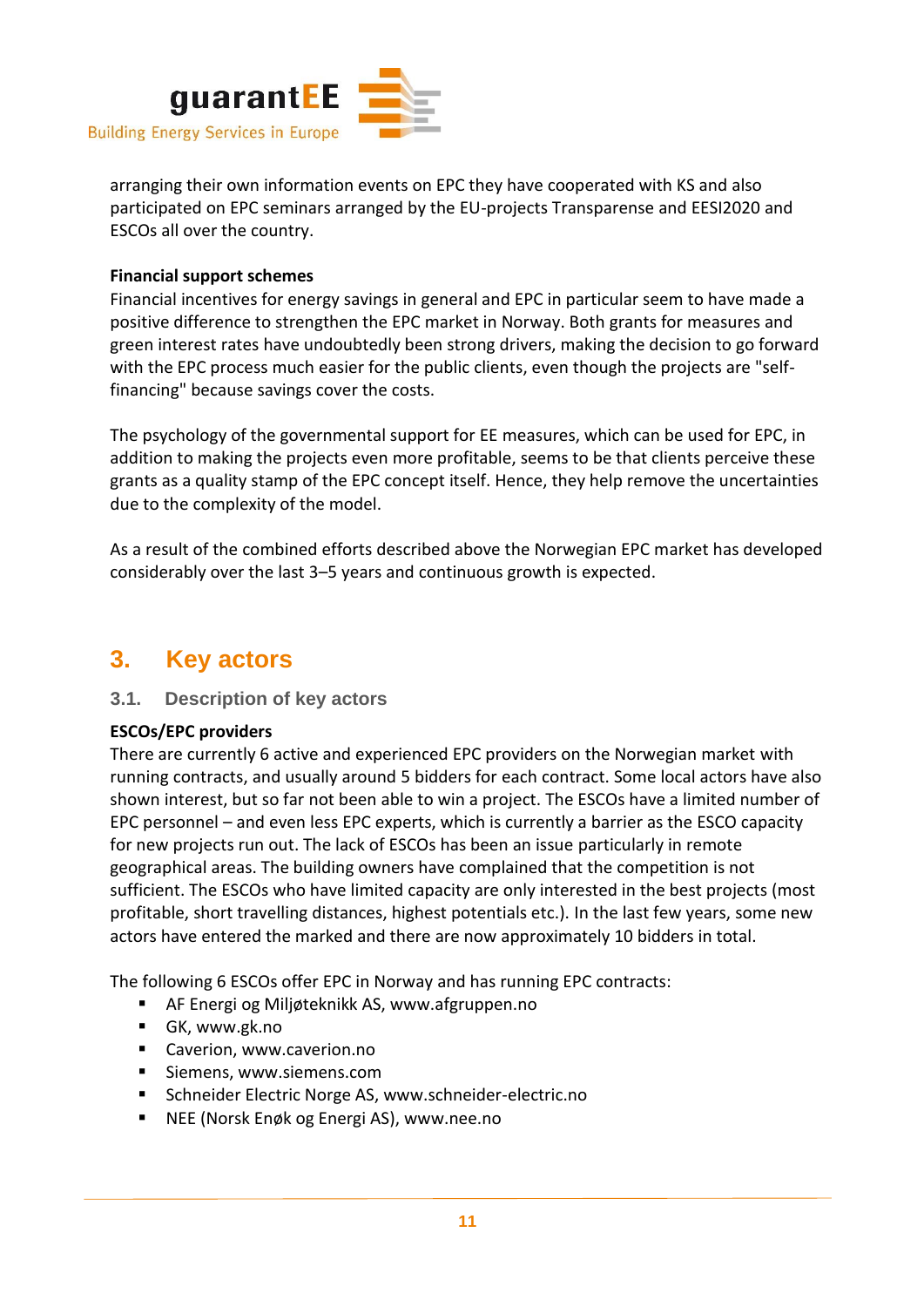

#### **EPC facilitators**

In Norway, there has been one active EPC facilitator in the market since the start of the first EPC projects. The EPC clients in Norway are contacted by the EPC facilitator or contact him directly after having heard his presentations or been referred by other municipalities. The facilitator offers to assist in all necessary preparatory activities, prepare the tender documents, lead the negotiations with the ESCOs and prepare and set up the final contracts. He is also acting as a mediator in the implementation phase of the projects when needed.

During the last years one more facilitator has assisted one of the larges municipalities in Norway to start an EPC projects and several energy consultants have shown interest and participated in facilitators training workshops.

Norwegian EPC Facilitators:

- Kjell Gurigard, Siv. Ing. Kjell Gurigard AS, www.gurigard.com
- Tor Miøs, Norconsult AS, www.norconsult.com

#### **Public EPC clients**

Almost all known EPC projects in Norway have been in public sector and mainly in municipalities or pools of smaller municipalities. Norwegian counties have also been among the EPC clients. Some counties has also been active in promoting the EPC model for their municipalities in the form of information and training activities and even financial support for facilitation of new EPC projects.

#### **Private EPC clients**

There have been EPC projects in the private sector in Norway, but they are not well known or publicly documented. We believe the reason for this is that public sector seems to be more promising in terms of saving potential, customer demand and project volumes, and also, public sector is better monitored by the energy authorities for obvious reasons.

#### **Energy authorities**

The Norwegian energy agency, Enova SF was established in 2001 in order to drive forward the changeover to more environmentally friendly consumption and generation of energy in Norway. They have taken a successively more active role in the promotion of EPC and has recently carried out a survey among EPC clients in Norway.

The background for the survey is low achievement of energy saving targets in the public sector. Since the adaptation of the municipal energy and climate plans around 10 % of the 2020 energy saving goals have been reached, which means that there is now only 3,5 years left to fulfill the rest. This calls for volume and quick results. Since 2010, 252 energy reduction projects have been initiated in Norwegian municipalities (numbers colleceted from Enovas grant programs). 208 of these were traditional projects, while the remaining 44 was EPC projects. 80 % of the municipalities implementing EPC have reached their energy reduction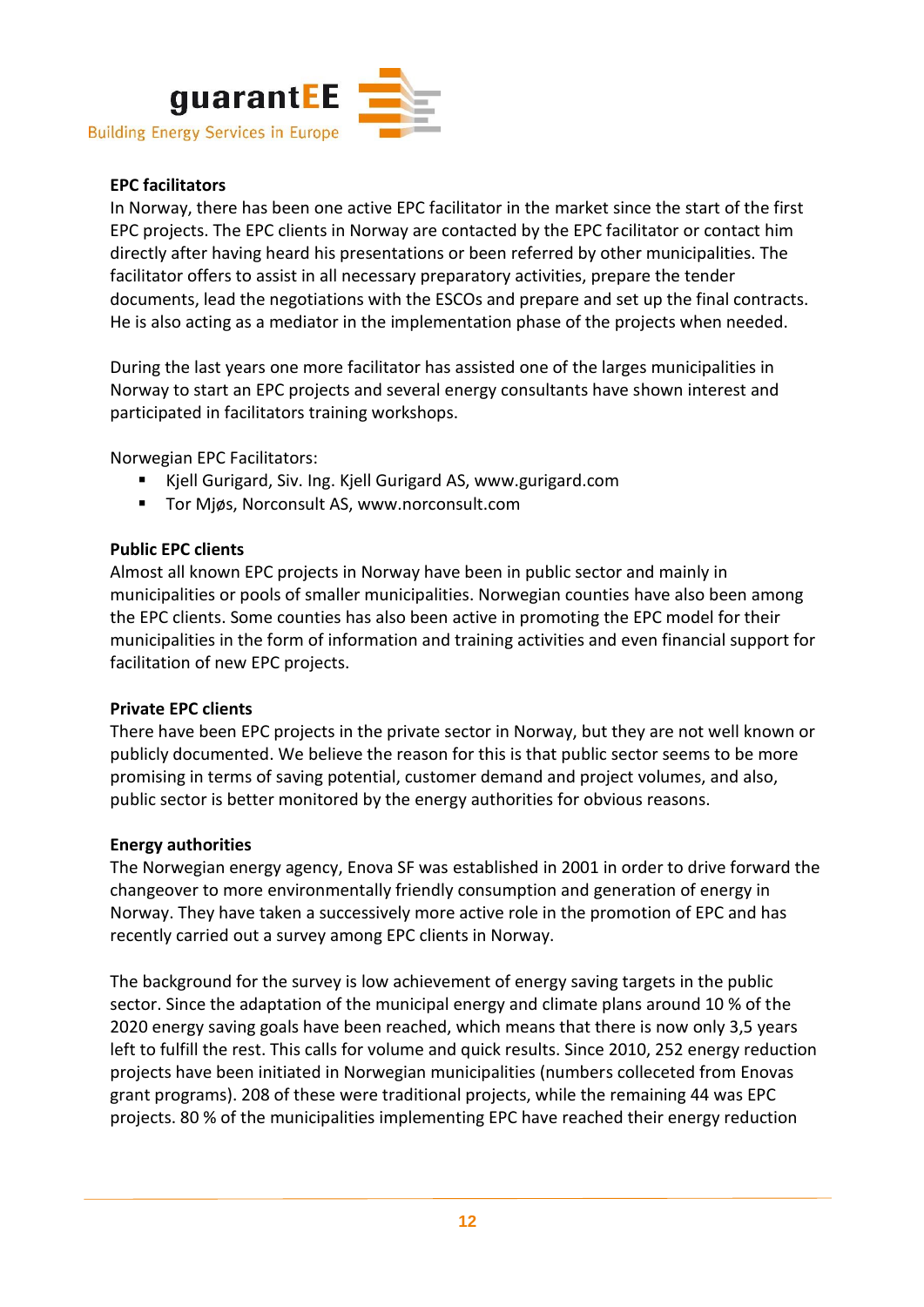

goals, while only 13 % of the others have done the same. From a recent survey<sup>11</sup> among these EPC clients Enova highlights the following main findings.

Comparisons of EPC projects to more traditional methods where the municipalities implement energy measures themselves shows that traditional projects have lower energy results at a higher cost, the results take longer time to achieve and all risks lays with the building owner.

In traditional projects 27 % of the municipalities move on to investments after mapping of the building stock, when as meny as 96 % of the municipalities move forward with EPC projects. They invest in 15 % of the mapped area for traditional projecans and as meny as 88 % of the mapped area in EPC projects. Energy reductions are around 5 % compared to mapped potential of around 32 % for EPC, , investments are 0,75 Euro/kWh and for EPC the investments are 0,59 Euro/kWh. The traditional projects takes 22 months from mapping to investments in average, whilest the average for EPC is around 5 months.

The survey also shows that the municipalities' experience of good projects diminishes as the EPC facilitator "finishes" their assignment. Hence, Enova think it is important that the facilitator takes part in all phases of an EPC project, to a higher degree than what is currently common in the market.

As much as 9 out of 10 municipalities would recommend EPC to other municipalities and the 10<sup>th</sup> would recommend EPC in general, but have some issues with their ESCO. In EPC - as in all other projects – communication between customer and provider is essential.

Enova concludes that EPC is essential if the Norwegian municipalities are going to fulfil their goals on energy reductions as stated in energy and climate plans by 2020.

#### **3.2. Critical assessment**

#### **EPC facilitator**

The one experienced Norwegian EPC facilitator has been a driving force since the start of the first EPC project in Nedre Eiker municipality in 2006. This facilitator has taken part in several European EPC projects such as Eurocontract and EESI and has adapted the resulting model contracts and documents for Norwegian conditions making them steadily more trusted over the years. The facilitator has, in cooperation with Enova<sup>12</sup>, KS<sup>13</sup>, EESI 2020<sup>14</sup> and Transparense<sup>15</sup>, promoted EPC through several seminars and presentations aimed at counties and municipalities.

 $11$ Presentation of the survey, April 2016 and input from with preliminary findings from resent survey among EPC clients, Øyvind Moe, Enova SF

<sup>12</sup> The Norwegian energy agency.

<sup>&</sup>lt;sup>13</sup> The Norwegian Association of Local and Regional Authorities.

<sup>14</sup> www.eesi2020.eu

<sup>15</sup> www.transparense.eu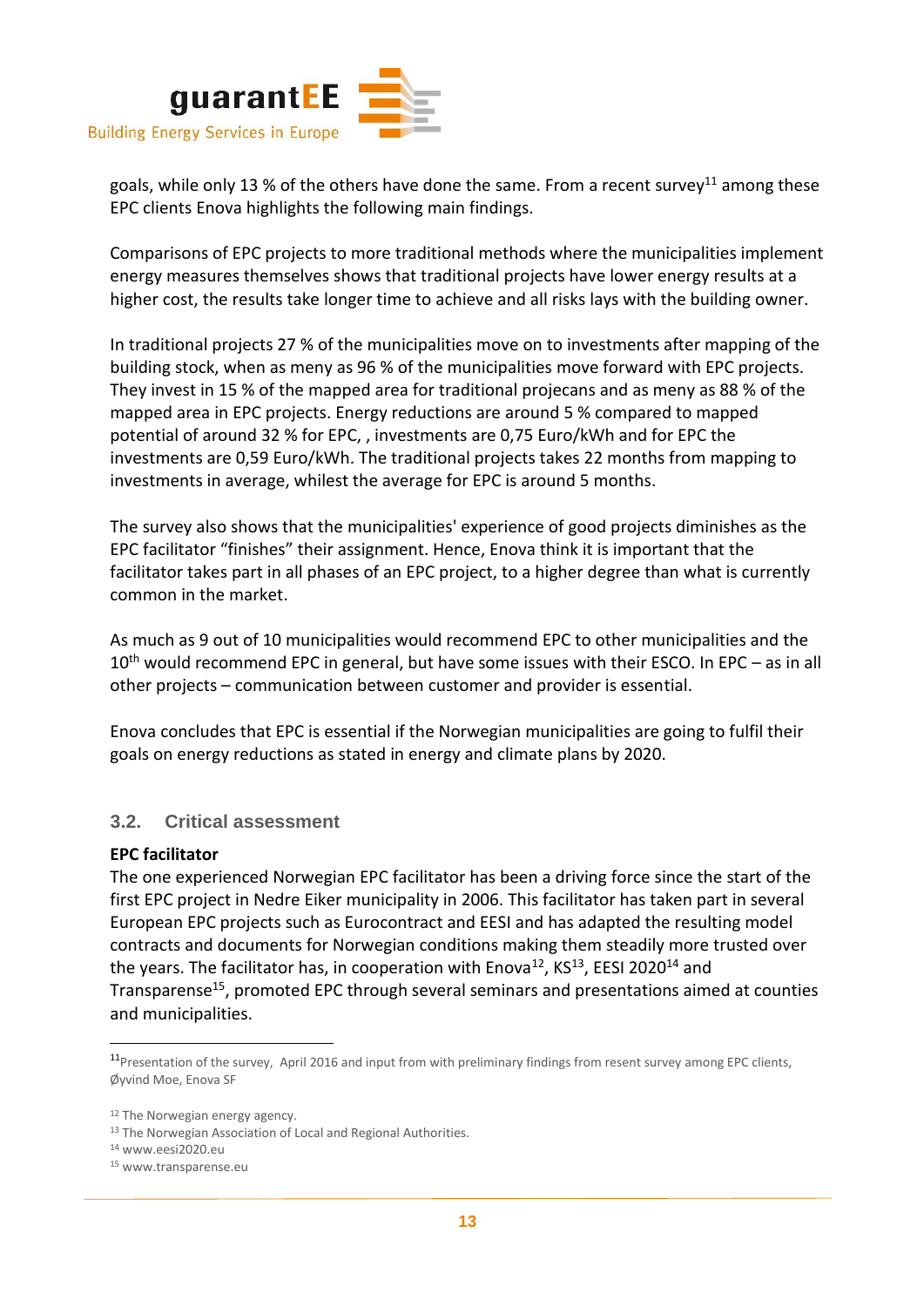

As a result, almost all the project processes, from start to end have been unified and foreseeable for both clients and EPC providers. All EPC project model documents and later the official standard have been tested and adjusted according to experiences over several years. Tender documents used are the same for all and it is easier and less time consuming for ESCOs to design new project proposals and calculate the guaranteed savings. The selection criteria are also well known and respected by all parties. From 2005 until the spring of 2016 this one facilitator had prepared 57 of totally 60-70 EPC projects on behalf of Norwegian municipalities.

The lack of more than one experienced facilitator has become increasingly more of a bottleneck as the EPC market is growing and more information and training activities are been carried out. Any sort of "monopoly" on these services is never good. Some interested municipalities are forced to wait until the facilitator has the capacity to assist. Central parts of Norway has been prioritised with regards to information, assessment of economic and technical suitability and evetually starting up the EPC process.

New energy consultants are now showing interest and educate themselves to become future facilitators in the market by actively seeking information and participating on facilitators training seminars hosted by EESI 2020 and information events hosted by Enova.

There has been no public tenders on the facilitator's job so far. This is however in the loop. One municipality is now planning to launch a tender for an EPC facilitator with the assistant from the guarantEE project.

#### **Relationship between ESCO and client**

The clients trust the ESCO to make the right choices regarding the purchase of equipment and implementation of measures, since the main risk rests with the ESCO. The takeover procedures are hence not very complex. There has been very few disputes and so far, and the few that has happened were solved amicably. Generally, one can say that a good business culture has been and still are an important driver of the Norwegian EPC market.

#### **EPC providers**

There are a limited number of experienced ESCOs who offer EPC in Norway. They are mostly situated in central parts of the country. Some tenders launched in less urban areas have had only one or two bidders and some municipalities even withdrew the tenders due to lack of good offers from experienced ESCOs. This is of course becoming more of a problem as the demand for EPC projects has increased considerably over the last few years.

Some positive signs have been detected; some newcomers have been among the bidders and are expected to be among the EPC providers soon. In some regions of Norway information and training events are planned to attract both potential facilitators and providers.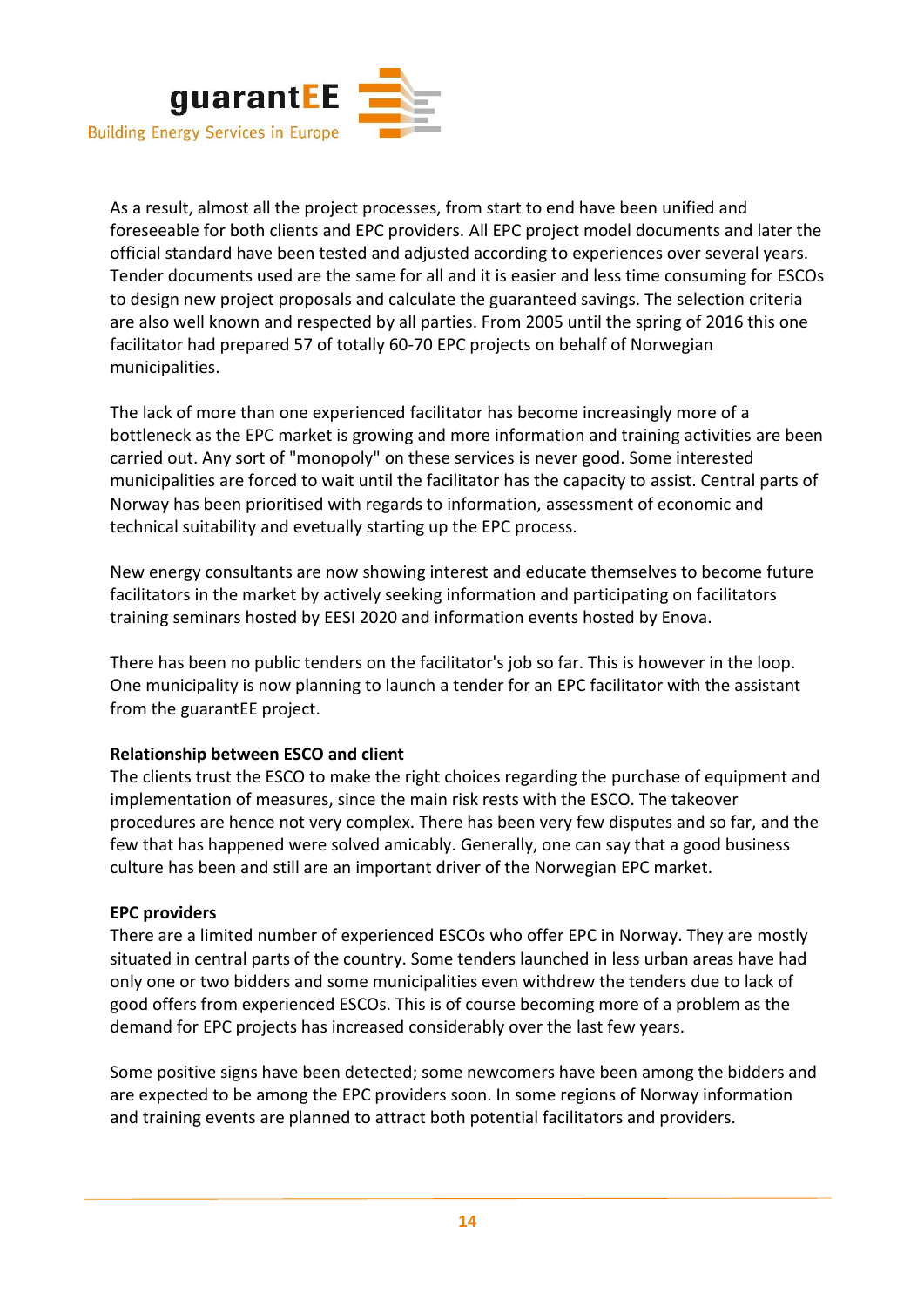

#### **Energy authorities**

The Norwegian energy agency has stated that EPC is essential if the Norwegian municipalities are going to fulfil their goals on energy reductions as stated in energy and climate plans by 2020 and are expected to scale up their market support further.

### **4. Market volume**

Figures on the size of the Norwegian EPC market are based on information from the main facilitator and public tenders on the Doffin<sup>16</sup>.

#### **4.1. Number of EPC projects**

|                                                          | $2005 -$<br>2008    | $2009 -$<br>2011 | $2012 -$<br>2013 | $2013 -$<br>2015 | 2016 |
|----------------------------------------------------------|---------------------|------------------|------------------|------------------|------|
| Number of EPC projects with<br>public clients in Norway* | $(4^*)$             | $1(4^*)$         | 14               | 23               | 19   |
| Number of EPC projects with<br>private clients in Norway | Not known/available |                  |                  |                  |      |

Table 4: Number of EPC projects. The years are when phase 1 of the EPC project is finished and correspond with the size of the projects in table 5. (Source: Siv. Ing. Kjell Gurigaard AS and tenders published on Doffin) \*Projects before the launching of the KS templates.

There are between 60 - 70 registered public EPC projects in Norway since 2005. One characteristic of EPC in Norway is that small municipalities tend to pool together to launch one common public EPC tender. The municipalities then contract one EPC-provider for one EPC project per municipality. The municipalities will enjoy the scale benefits of joint procurements. When counting tenders one will then get a lower number than when counting EPC projects – e.g. during 2014-2015 there were 17 EPC projects and 26 EPC projects finishing phase 1 in Norway. (As mentioned below the table the projects are place below the year when phase 1 is finished to correspond with the size of the projects in table 5.)

In addition to the registered projects, two or three municipalities have launched and contracted EPCs by themselves with no use of  $KS^{17}$  templates or an EPC facilitator (no statistics available).

There are known public EPC projects in the period of 2000-2004 using contract models developed by the EPC-providers. There were even EPCs or projects resembling EPC in the years before that, but with no public tenders or model contracts.

<sup>16</sup> Doffin: official national portal for public tenders – [www.doffin.no](http://www.doffin.no/)

<sup>17</sup> Kommunenes Sentralforbund, [www.ks.no](http://www.ks.no/) (The Norwegian Association of Local and Regional Authorities)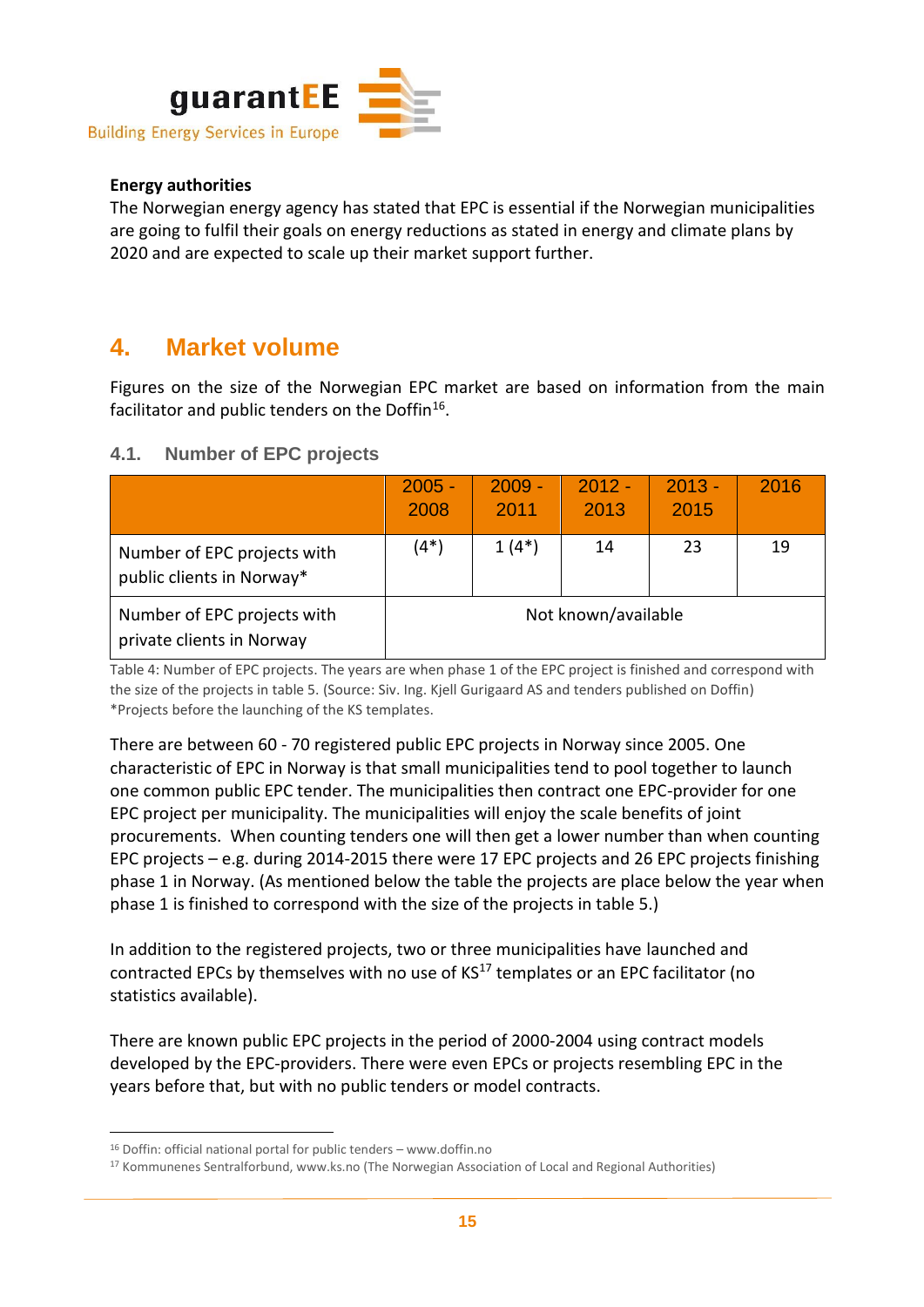

In connection with the EU projects Eurocontract, there were four-five EPC pilot projects in 2007. These projects where forerunners and the contract templates used where further developed by KS that launched their EPC-templates in 2009. All EPC projects have used the KS templates since then.

#### **4.2. Size of EPC projects**

The size of the EPC projects are based on calculations from 56 of the EPC projects from 2011 to 2016. All numbers are collected from the tender documents.

| <b>Size of EPC projects in Norway</b>                      | $2005 -$<br>2008 | $2009 -$<br>2011 | $2011 -$<br>2013 | $2013 -$<br>2015 | 2016 |
|------------------------------------------------------------|------------------|------------------|------------------|------------------|------|
| Average baseline in $\epsilon/a^{18}$ (mill $\epsilon/a$ ) | N/A              | 0,35             | 0,66             | 0,77             | 0,81 |
| Average investment in $\epsilon^{19}$ (mill $\epsilon/a$ ) | N/A              | 0,53             | 1,31             | 1,65             | 1,81 |
| Average guaranteed savings (in %) <sup>20</sup>            | N/A              | 31               | 27               | 33               | 37   |
| Average contract duration                                  | N/A              |                  | $7 - 18$ years   |                  |      |
| Average total investment                                   | N/A              |                  | 3-6 MEUR         |                  |      |

Table 5: Size of projects from phase 1 (Source: Siv. Ing. Kjell Gurigaard AS and tenders published on Doffin)

For the majority of Norwegian EPC projects the size increase after the audit phase (phase 1), as most municipalities wants to include less profitable measures to increase comfort, reduce maintenance gap and fulfil legal obligations and environmental requirements in the municipal buildings – e.g. shifts to renewable energy sources. This is included in the projects by higher investments and hence prolonging the payback period.

#### **4.3. Other important energy services**

Many ESCOs and energy-consulting companies offer systems for Energy Monitoring, Energy Labelling and Energy Audits in both public and private sector. We have no in depth knowledge of the numbers, size, savings, contract models or investments.

<sup>18</sup> Based on exchange rate of 9 NOK per EUR and 0,75 NOK/kWh excl. taxes.

<sup>19</sup> Based on exchange rate of 9 NOK per EUR

<sup>&</sup>lt;sup>20</sup> Tender phase 1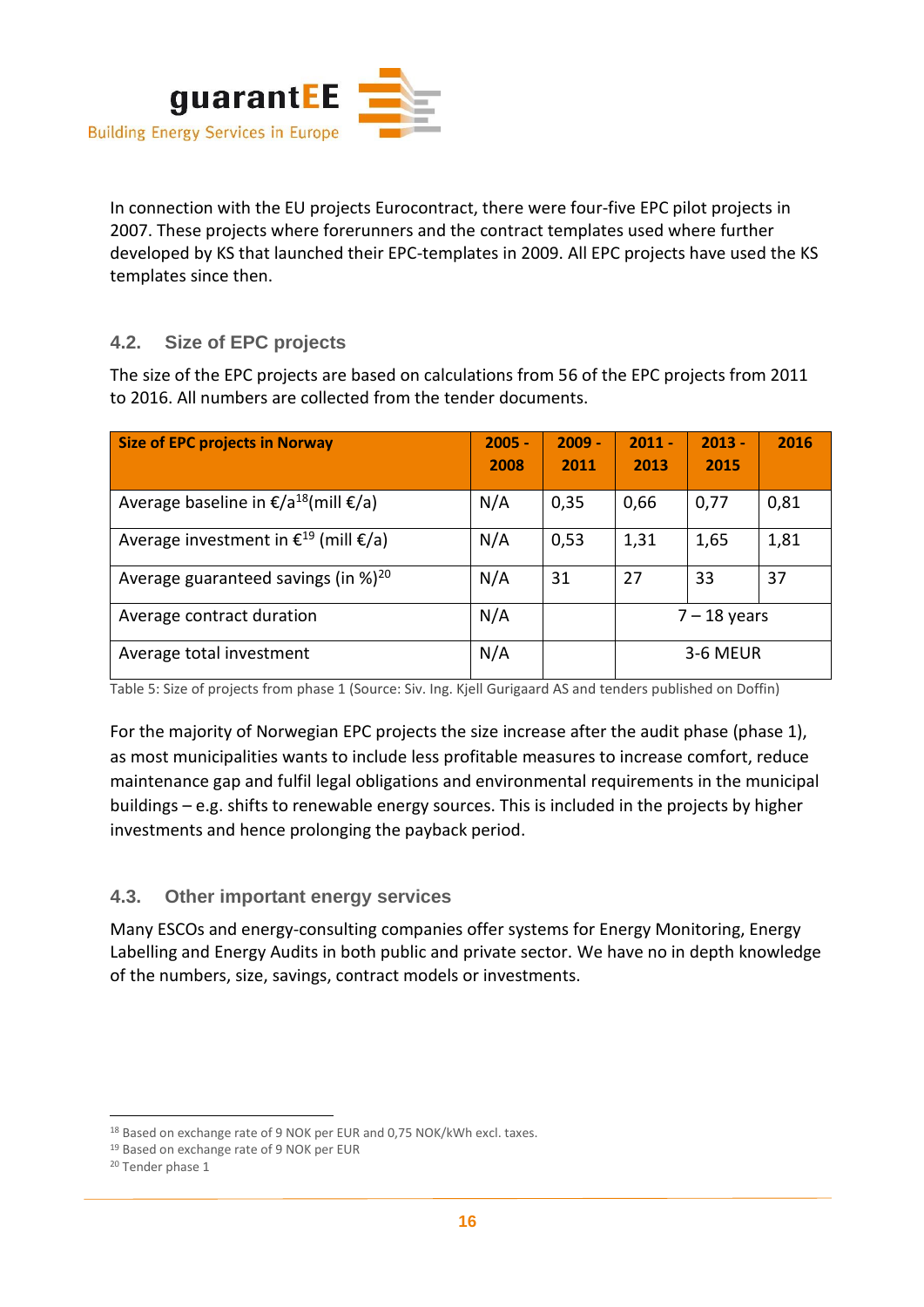

#### **4.4. Critical assessment**

There are 428 municipalities in Norway and some of them very small in way of inhabitants but large in area. Only between 60 - 70 have implemented EPC. Hence there is a large potential for continuous growth in the EPC market.

The national public procurement law is limited to MEUR 6. Hence, large or medium sized municipalities typically launch one EPC projects in their municipality. Some have also launched two projects. Smaller municipalities tend to pool together to launch one common project.

Norway has a good developed business culture. This has been the corner stone for the cooperation between the client and the provider with the experienced facilitator as a control mechanism for the client resulting in a uniform and foreseeable process. After having negotiated the contract, agreed on measures, investments and the resulting savings, most of the risk for achieving the contracted savings is placed with the EPC provider. Subsequently the ESCO in question is given the necessary freedom to implement the measures. When implementation of measures is over, the takeover process is most often done by certifications from the ESCO. The ESCO guarantee the savings throughout the lifetime of the project that varies from 7–18 years – most projects from 7–12 years. If overachievement occurs, in most projects, the savings are shared between the client and the provider in a prearranged split. This ensures that both parties have a strong incentive for good performance.

Characteristic for EPC in Norway is that the EE measures also incude improvement of the building envelope, energy management systems, automation, HVAC, heating and lighting. Street lighting is also included in some resent contracts.

In the outskirts of Norway there has been too few EPC-providers bidding for EPC-projects, resulting in less competition and in some cases withdrawal of tenders. Information and training activities has also been concentrated to central parts of the country.

The EPC market in Norway is expected to increase further in the years to come. Good experiences and documentation of results is likely to increase the demand. The market actors and procedures have become more professional. The national energy agency Enova has taken a leading role in increasing knowledge and promoting EPC-projects to potential public and private clients all over Norway.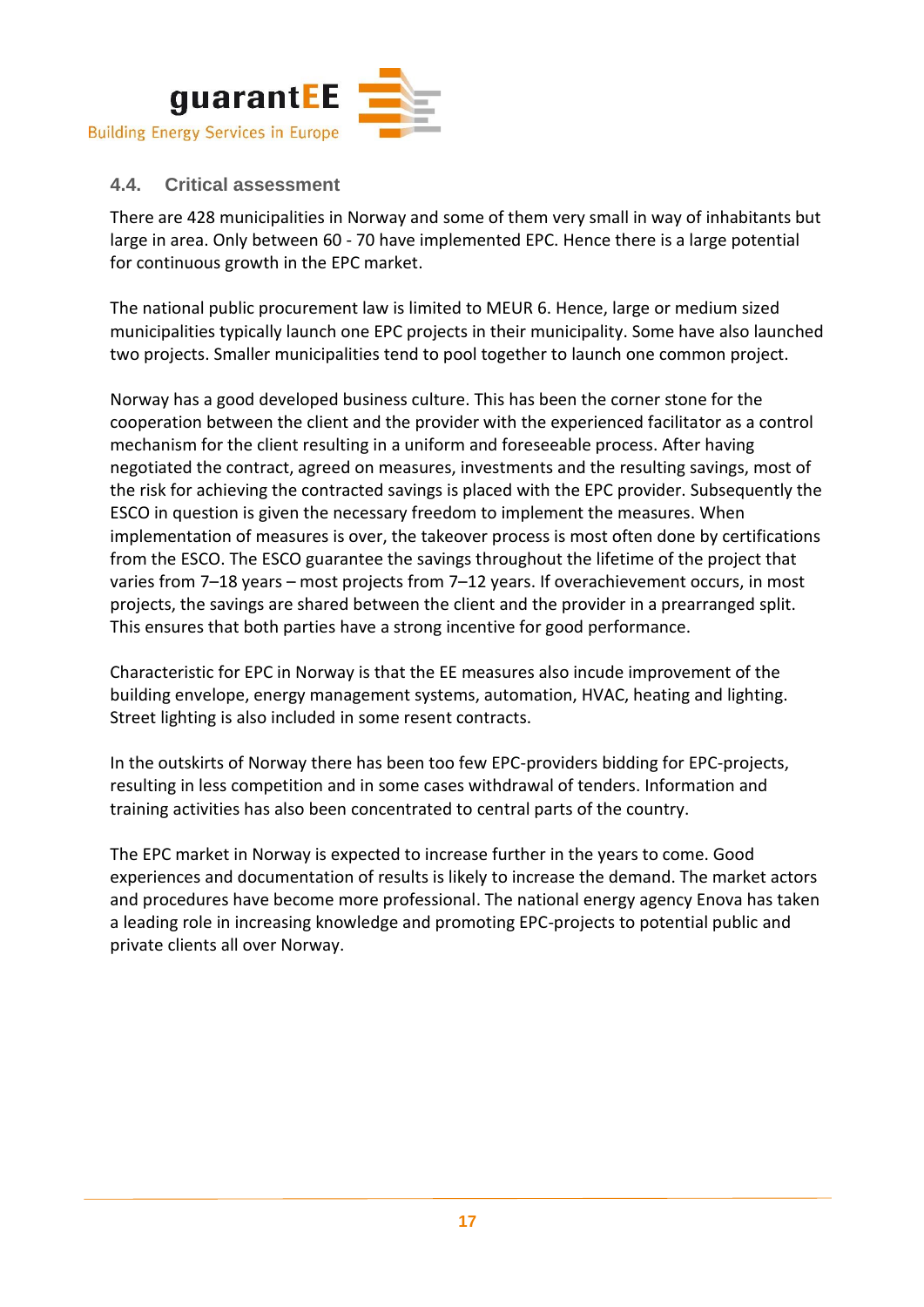

#### **4.5. Best Practice examples**

There are several best practice examples of EPC projects in Norway – most of which have been presented over the last one or two years. The Norwegian energy agency, Enova has recently published three promotion videos featuring both facilitators and clients presenting success stories from implementing EPC in public buildings:

- EPC in Åmot municipality: [www.youtube.com/watch?v=t3l80K3SOxs](http://www.youtube.com/watch?v=t3l80K3SOxs)
- EPC in Skien municipality: [www.youtube.com/watch?v=H25uqjoWCh4](http://www.youtube.com/watch?v=H25uqjoWCh4)
- The EPC model Too good to be true?: [www.youtube.com/watch?v=YYMBMaNERHc&list=PLEHiuLJU7irrq388c5HNEEpbTo9uPD9oT](http://www.youtube.com/watch?v=YYMBMaNERHc&list=PLEHiuLJU7irrq388c5HNEEpbTo9uPD9oT)

Nine Norwegian EPC projects are also presented in the European Best Practise database on EPC, gathered through the EU-project EESI 2020, currently to be found here: [www.eesi2020.eu/bestpractice/bestpracticeexamples/terms/18/search\\_type/and/order/defa](http://www.eesi2020.eu/bestpractice/bestpracticeexamples/terms/18/search_type/and/order/default/) [ult/](http://www.eesi2020.eu/bestpractice/bestpracticeexamples/terms/18/search_type/and/order/default/)

#### **4.5.1. EPC in Kongsberg municipality**

Kongsberg in Buskerud County is a municipality situated in the east and central parts of Norway. It has a little over 27 000 inhabitants, which makes it a large municipality both in a Norwegian and EU context $21$ .

The EPC provider and Kongsberg kommunale eiendom KF (KKE) entered into the EPC contract in 2013. KKE is a municipal property organisation owned by the municipality and responsible for managing, operating, maintenance and development of most of Kongsberg municipality building property.

#### **Background – Initial Situation**

The municipal buildings were in need of an energy efficiency upgrade. To do so little by little is not very efficient but costly. Thus, the municipality decided to use an Energy Performance Contract (EPC).

The municipality also had a maintenance backlog of about 5 million €. Some of which could be eliminated by EPC. Kongsberg municipality launched the public tender for EPC in 2012.

#### **Challenge**

The challenge was to implement over 300 measures in 36 different buildings within one year while all buildings were continuously being used as customary. Besides that, we faced the technological challenge of matching new equipment, namely heat pump systems requiring low temperatures to be effective, with old central heating systems dimensioned for high water temperatures.

<sup>21</sup> Average inhabitants EU: 5530, Norway: 11.022. Source: Høyskolen i Hedmark (2008 numbers).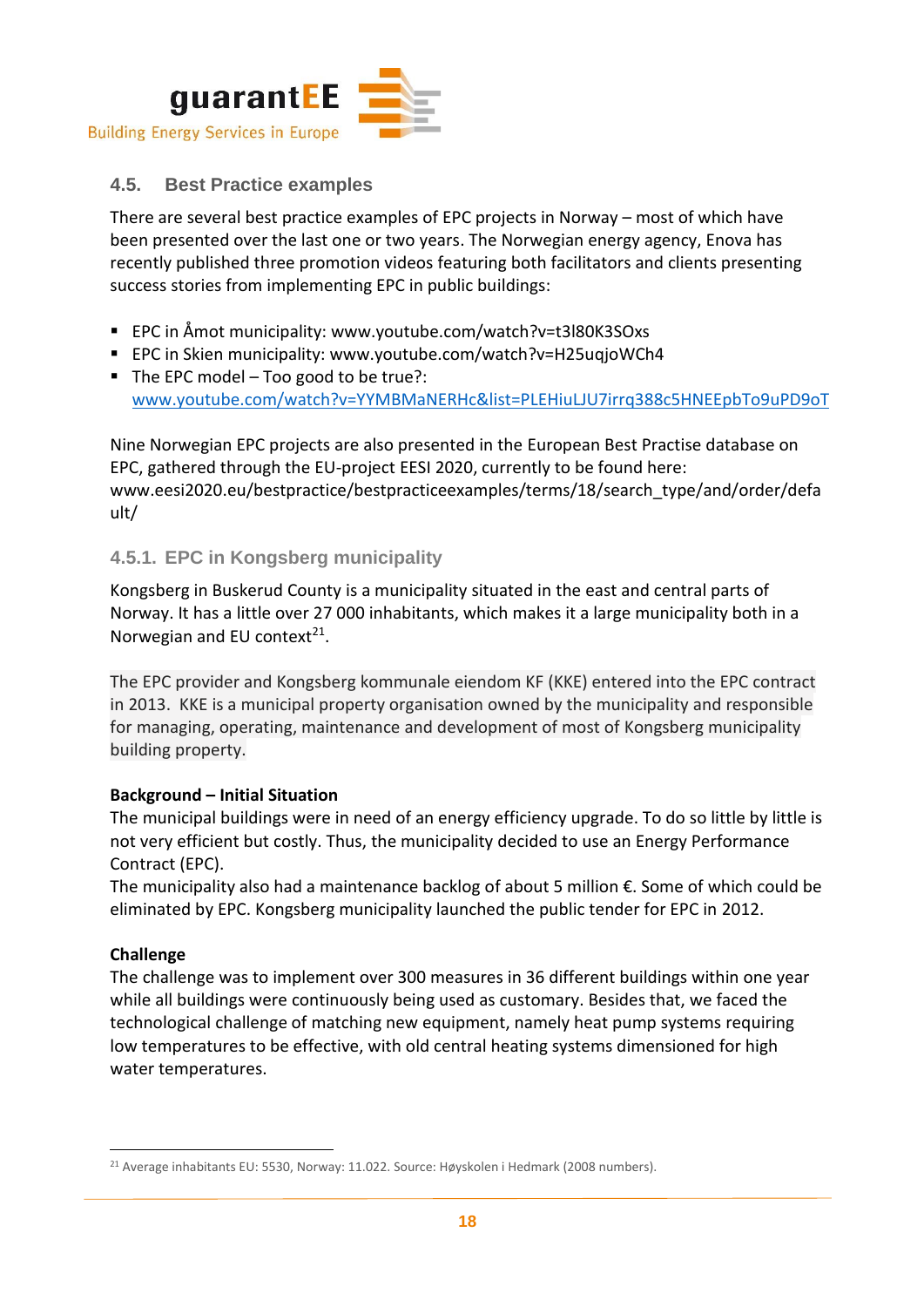

#### **Solution | Measures**

70 % of the municipal buildings were included in the contract. That corresponds to 70.000 m<sup>2</sup>. The main measure undertaken was the installation of 14 ground to water heat pumps which provide heat in the winter and free cooling from the ground in summer. Over 30 km of wells were drilled in the bedrock mountain to supply reservoirs for the heat pumps. Furthermore, many smaller measures like the changing of old ventilation systems by more efficient ones and the replacement of old lighting by efficient LED lighting were undertaken.

#### **Results**

| Duration of the contract:         | 10 years       |
|-----------------------------------|----------------|
| Investment:                       | 5 M $\epsilon$ |
| <b>Guaranteed savings:</b>        | 5,7 GWh/a      |
| Achieved savings:                 | $6,4$ GWh/a    |
| <b>Reduction of CO2emissions:</b> | 290 t/a        |
| Saved energy costs:               | 500.000 €/a    |

Kongsberg municipality was one of the first municipalities in Norway to pursue a holistic approach regarding energy efficiency measures to this extent, focusing on guaranteed savings. This EPC project has therefore drawn some attention and been replicated in dozens of other municipalities during the last few years.

The contract document used in the EPC-contract was used as an example for the Committee developing the official Standard for EPC that was published in 2014.

The project leader for the municipality has given presentations on the project in several other municipalities and seminars on EPC in Norway, as well as in Belgium and Japan. All middle grade teachers of Kongsberg schools have been educated on energy use and energy efficiency and provided with teaching material. Every year, there is also a big energy contest, called the Energy Challenge, for all the 7th graders held in one of the hydropower stations in Kongsberg.

In addition to the quantifiable savings (see above), this project raised public awareness on energy efficiency, increased technical knowledge within the municipality and increased the number of renewed buildings in the municipality portfolio.

Contact Hallvard Benum Phone +47328 | 66 100 E-Mail Hallvard.Benum@Kongsberg.kommune.no [www.kongsberg.kommune.no](http://www.kongsberg.kommune.no/)

EPC in Kongsberg municipality is presented in the European Best Practice database: <http://eesi2020.eu/bestpractice/kongsberg-norway/>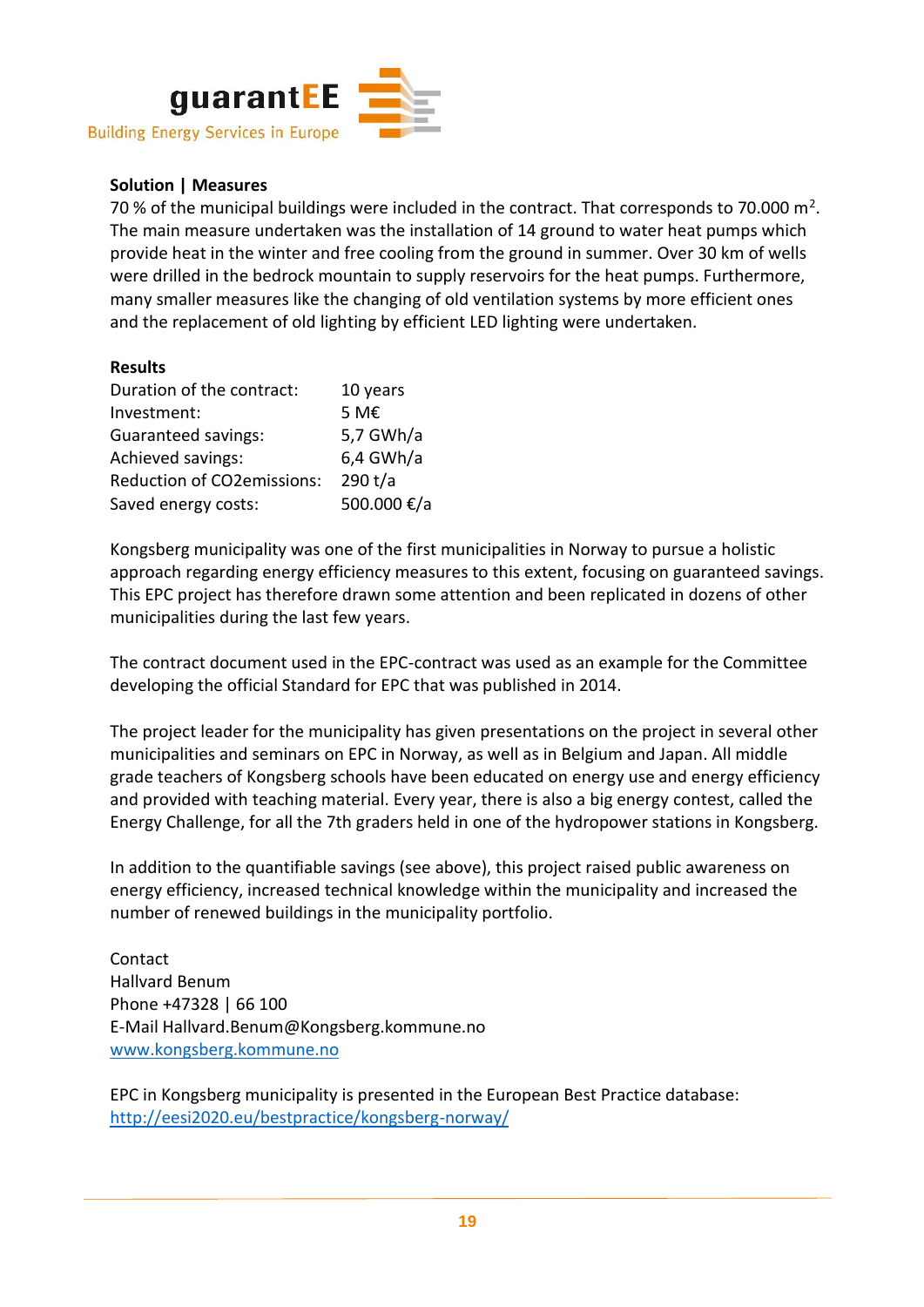

### **5. Market assessment of EPC sectors**

Expert feedback collected from market stakeholders combined with own experiences is shown in the following SWOT analysis regarding EPC.

#### **5.1. Public sector**

### **STRENGTHS**

- **Official Norwegian Standard for EPC**
- Involvement/promotion of EPC by the authorities (e.g. Enova, KS).
- **·** Financial grant scheme for EE measures.
- Marketing and training seminars for EPC.
- **■** Success stories.
- Experienced project facilitator.
- **■** Uniform and foreseeable process.
- Standard contract documents/guidelines tested and adapted for many years.
- Climate focus.
	- County/municipal energy and climate plans with EE targets.

### **OPPORTUNITIES**

- Maintenance lag in public buildings.
- Promotion of success stories.
- Promotion of the official standard for EPC.
- Increased number of EPC facilitators and providers.
- Marketing of EPC in new regions.
- Joint national/international EPC website with information and overview of market actors.
- **■** Increased climate focus.
- Exemplary role of public sector.

### **WEAKNESSES**

- Lack of incentives for energy efficiency measures (low prices, no regulations).
- Lack of experienced project facilitators.
- Lack of available and experienced ESCOs.
- Lack of knowledge of EPC, both among municipalities and potential EPC providers.
- Complicated tendering and contracting process (legal/technical/procurement).
- Insecurity about legislation and framework (decreasing with new standard).
- No legal framework or regulations.
- Too good to be true?

### **THREATS**

- Lower energy prices.
- Lack of capacity (clients, facilitators, ESCOs).
- Bad influence from new actors entering the market (facilitators, ESCOs).
- Failing projects.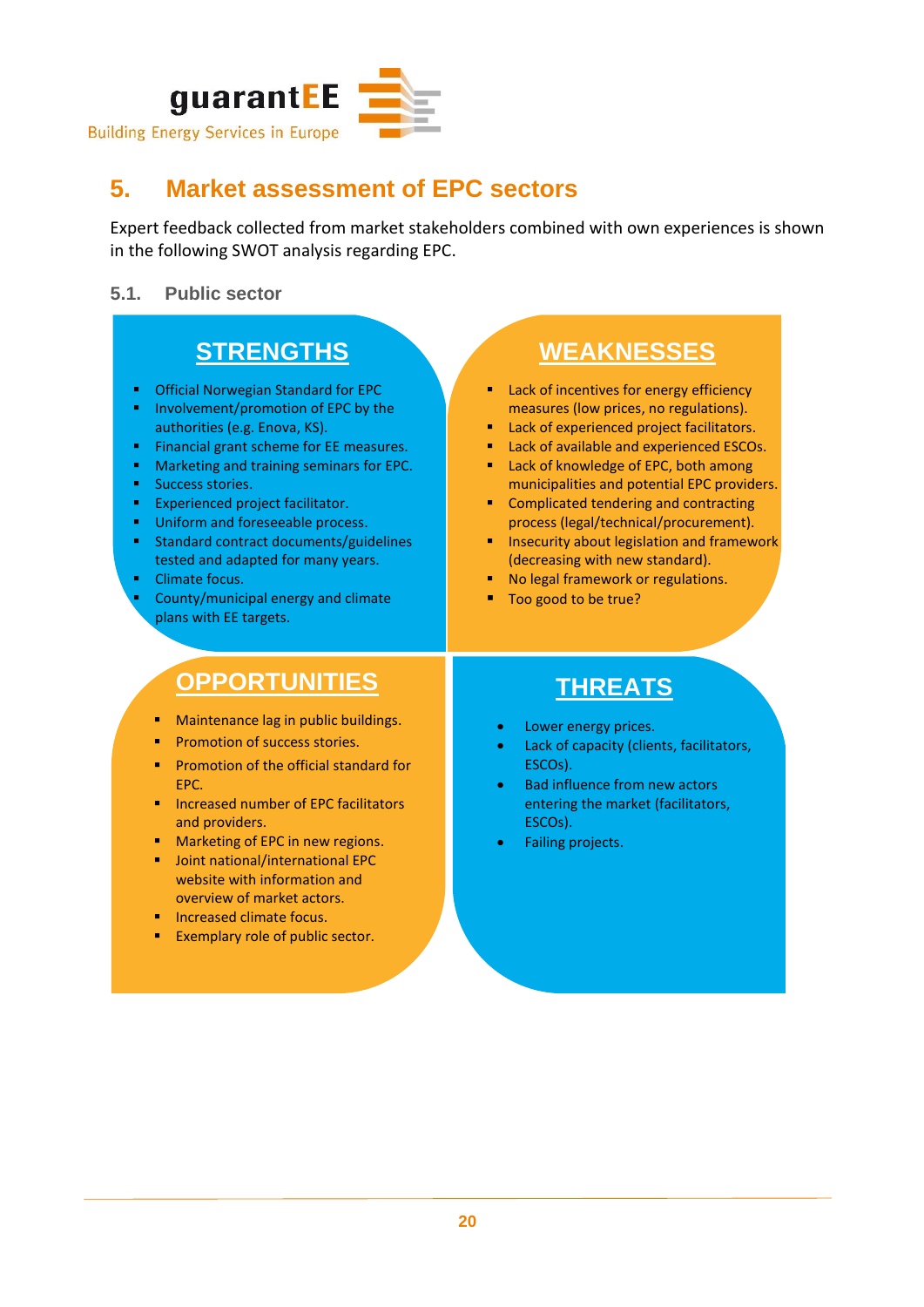

#### **5.2. Private sector**

We consider the information and data available for both the industry and tertiary part of this market segment to be too small and insufficient to make a valuable market assessment. No systematic evaluation of EPC projects are carried out in the private sector, hence no data is available.

There has been projects resembling EPC projects in the private sector – especially in the earlier days in the EPC market development in Norway (in the 1990'ties). Typically, there were some small projects in one office building or industry where the investments were to be covered by the energy savings.

Small EPC projects in privately owned buildings by large building owners are still known to take place, but as there have been no known public tenders or other public records of these projects, they are hard to map or confirm. Another aspect that complicates mapping of private EPCs is that the contents of the contracts are looked upon as trade secrets and the saving results as competitive advantages. Hence it is difficult to get access to the project details and evaluate whether the projects are "true" EPCs on not.

Now the trend in Norway is that public sector and especially municipalities have taken a solid lead on the EPC market.

Even though there has not been much activity in the private EPC market in Norway. We consider EPC to be a great possibility for future energy savings in private buildings and steps should be made to promote EPC in this sector.

A goal of the guarantEE project is to have at least one new EPC project in private sector publishing a tender following the Norwegian Standard for EPC, NS6430 - a goal that will be pursued in cooperation with the Norwegian energy agency, Enova SF and the Norwegian facilitator Siv. Ing. Kjell Gurigard AS.

The following SWOT analyses is made on a very general basis.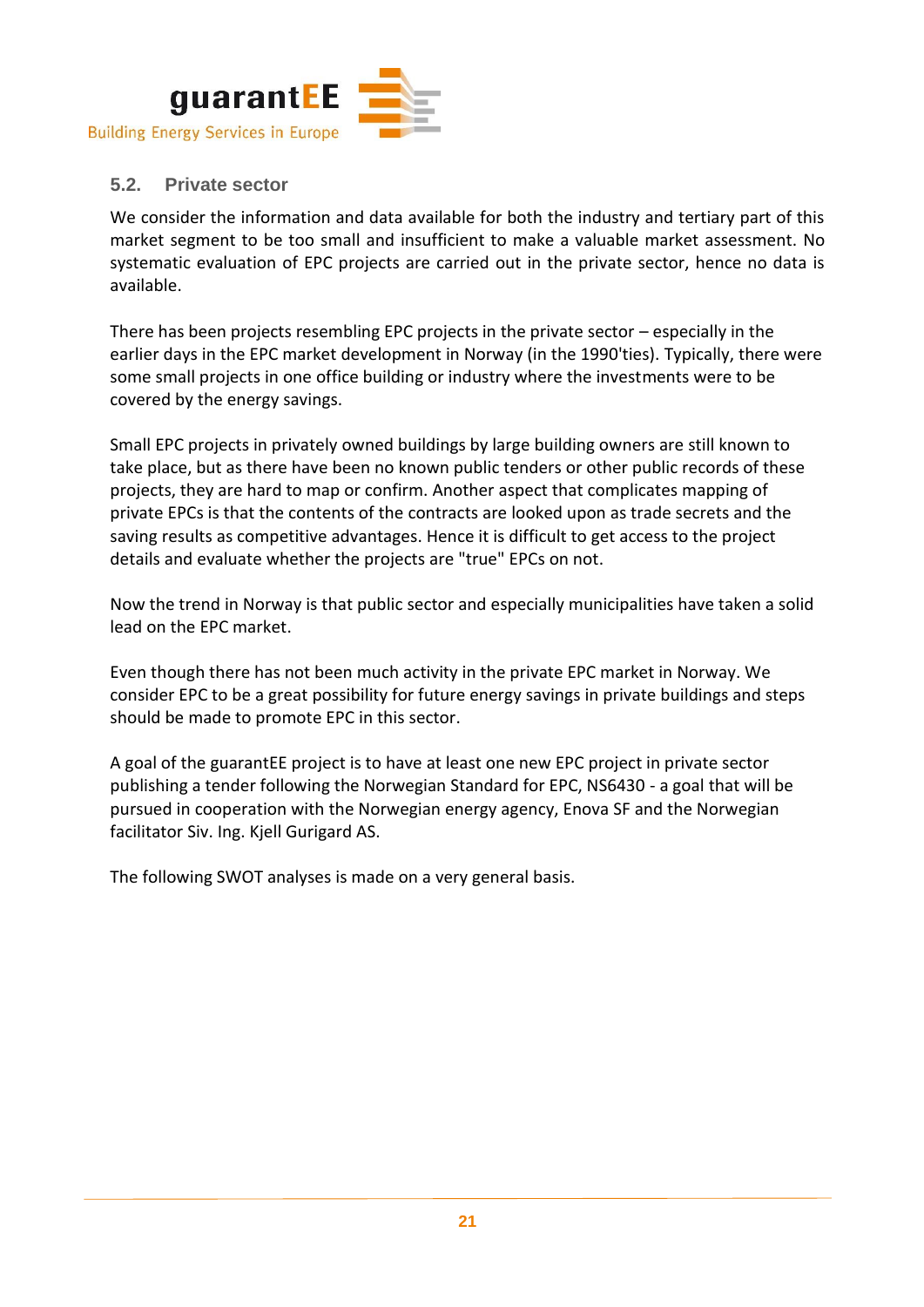

**Building Energy Services in Europe** 

### **STRENGTHS**

- High cost-consciousness.
- Lower energy costs seen as competitive advantage.
- Openness to outsourcing.
- More business oriented  $-$  sees a good deal when it is presented.

### **WEAKNESSES**

- Hard to map.
- **Relucant to share success** stories/Best Practise.
- Contract conditions viewed as trade secrets.
- Results viewed as competitive advantages.
- Normally only a short project duration/payback period accepted
- EE measures require highly specialised ESCOs (small supply market).

### **OPPORTUNITIES**

- ESCOs/manufacturers/utilities can use their strong ties to private building owners.
- Possibility to develop/offer integrated energy services.
- Establishment tools and model documents for private sector.
- Marketing/promotion of EPC.
- EPC success stories "out in the open".

### **THREATS**

- "Closed' market, hardly public tenders.
- **Skilled ESCOs concentrating on the** large public market only.
- **•** Often only short project duration/payback period accepted.
- The split incentives dilemma for rented facilities.

#### **5.3. Private sector: Residential buildings**

There has been no known EPC projects in residential buildings in Norway so far.

- Most relevant opportunities
	- o Openness for and interest in EE among tenants might exist
- Most relevant barriers and threats
	- $\circ$  Low energy prices means low incentive for EE in general and low interest in investments in EPC projects in particular
	- o The split incentives dilemma and consequently the need for difficult contractual solutions between owner, tenants and ESCO

We assess a SWOT analyses to be too hypothetical.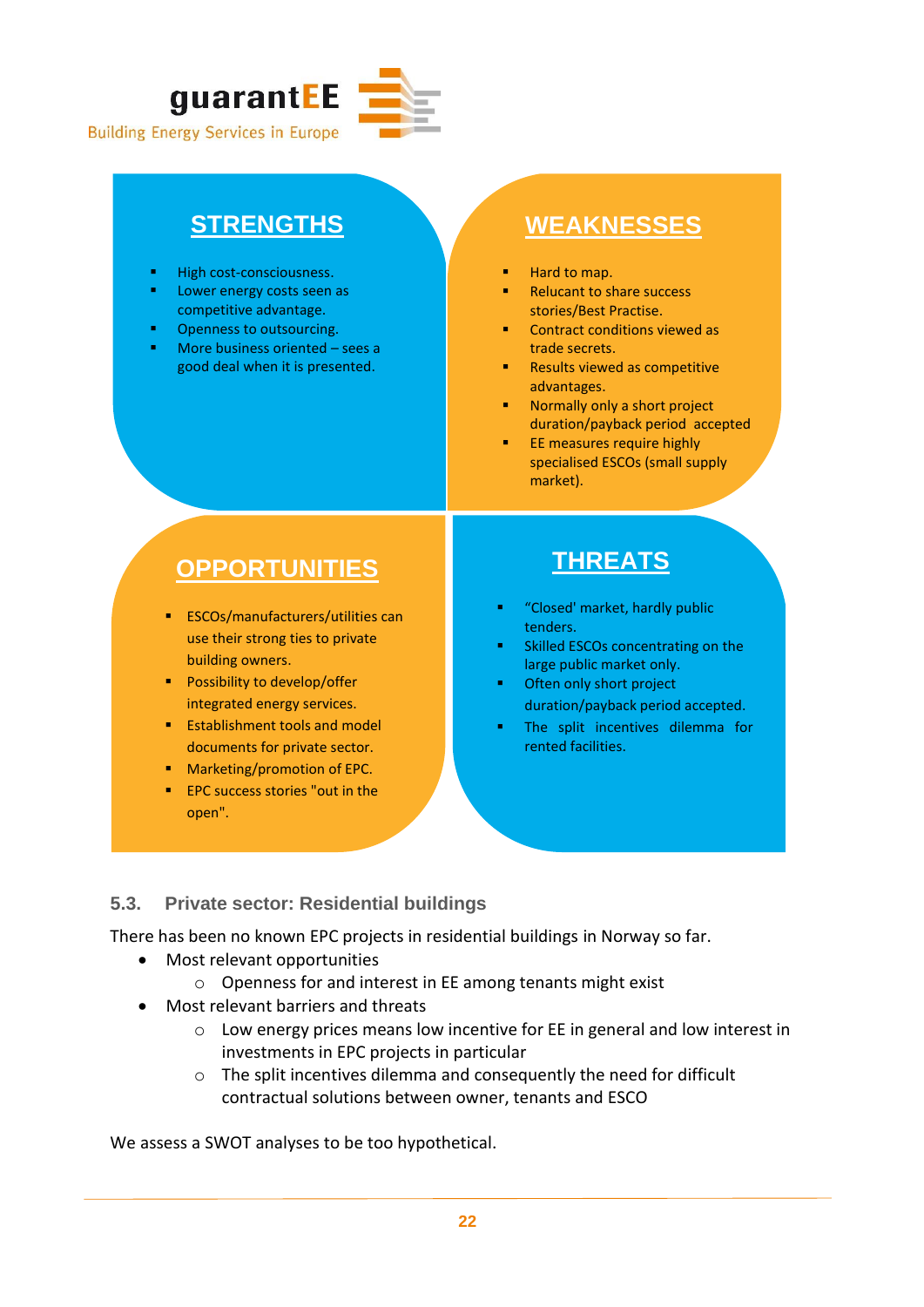

### **6. Results from stakeholder survey**

From June until August 2016 an online stakeholder survey was conducted in order to address EPC-market stakeholders. The questionnaire included a mixture out of quantitative as well as qualitative questions concerning the usage of energy efficiency services in Norway.

In Norway 29 respondents answered questions per relevance.

#### **6.1 Basis of Survey**

We asked the respondents to indicate which sector their organization is assigned to and what their personal assignment predominantly consists of. The respondents were mostly EPC customers in public sector, building owners in both public and private sector, energy service companies and project facilitators for energy services. One energy agency also participated in the Survey.



*Please indicate to which sector your organisation is assigned to/what your personal assignment is predominantly (building administration, facility management, building owner, energy service company/ESCO, project facilitation for energy services, energy agency, other).*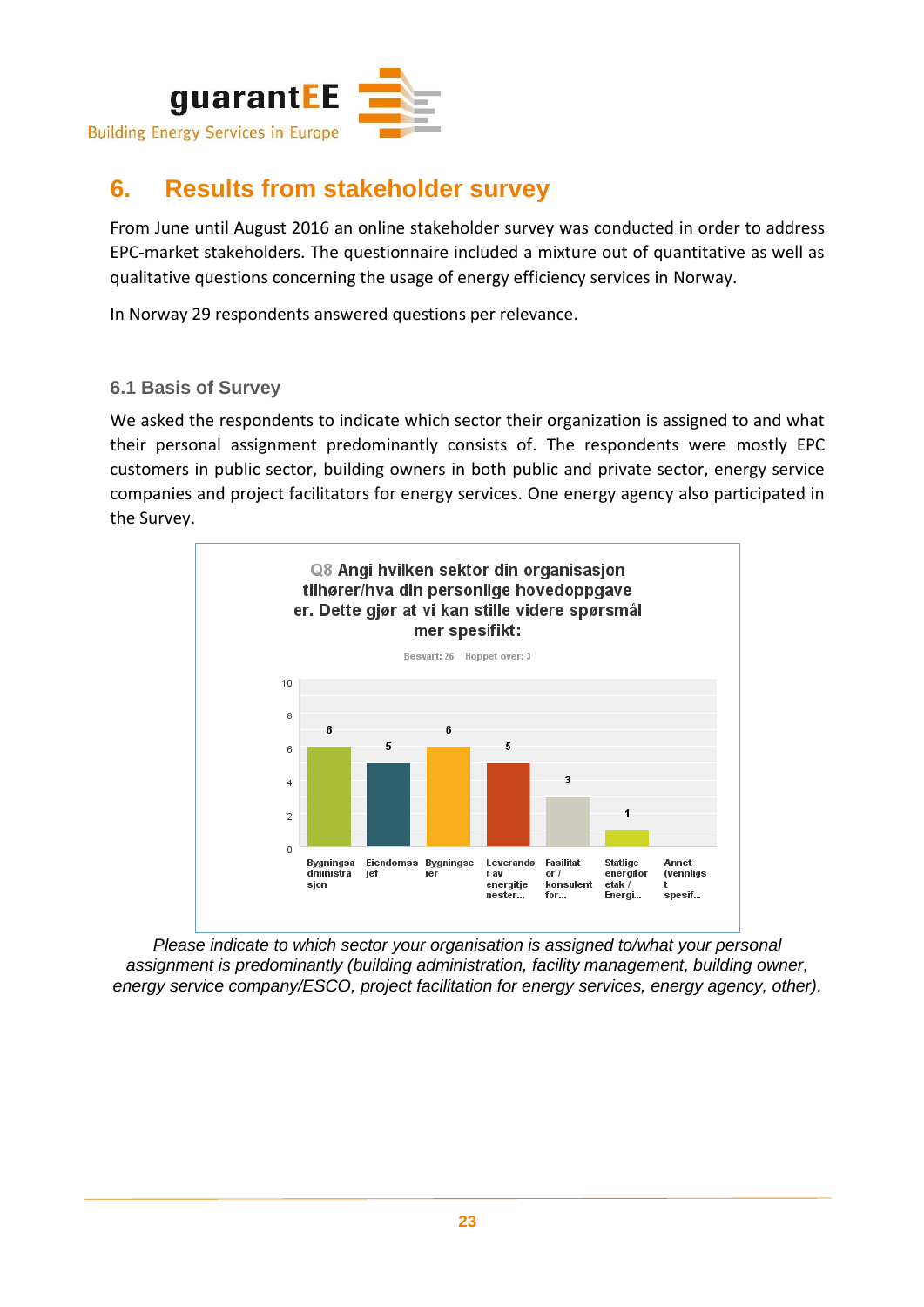

The main part of the respondents operates in the public sector, but private sector and residential buildings are also represented. (The question does not cover respondents representing ESCOs, energy authorities or EPC-facilitators.)



*Please indicate the predominant field of operation of your organisation, respectively yourself: (residential buildings, public buildings, industry, tertiary sector).*

- **6.2. Experiences with EPC**
- 9 of 17 respondents strongly agree that reduction of costs is a high priority in their organisation (Q16) and the remaining 8 agree that energy costa has a high priority in their organization

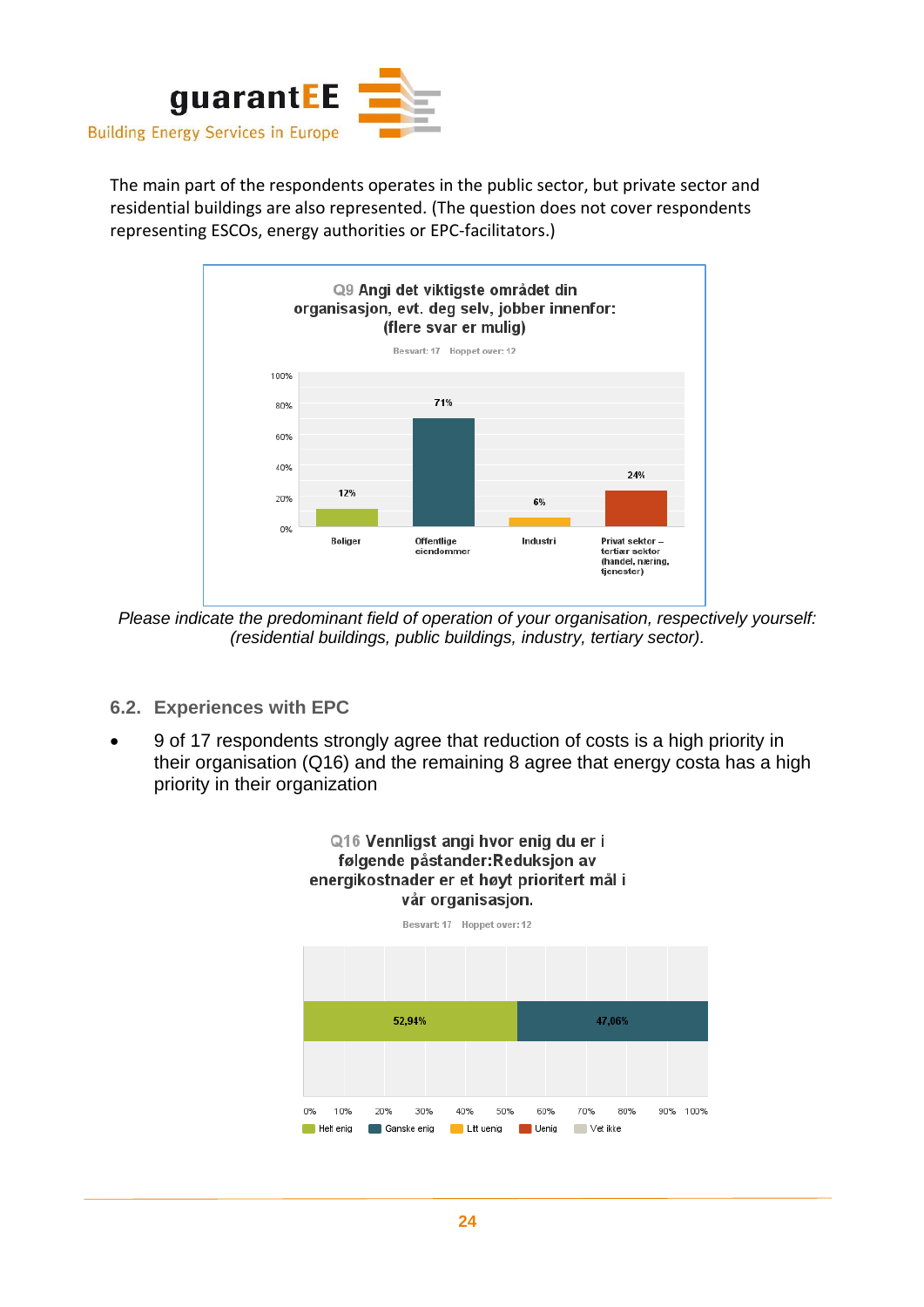

• 35 % of these respondents have already experiences with energy service providers



• 47 % evaluated these experiences as positive, whereas 12 % rather disagreed and as much as 41 % could not tell and answered "I don't know"



#### Q18 Vår erfaring med ESCO/leverandør av energitjenester/entreprenør var i hovedsak positiv.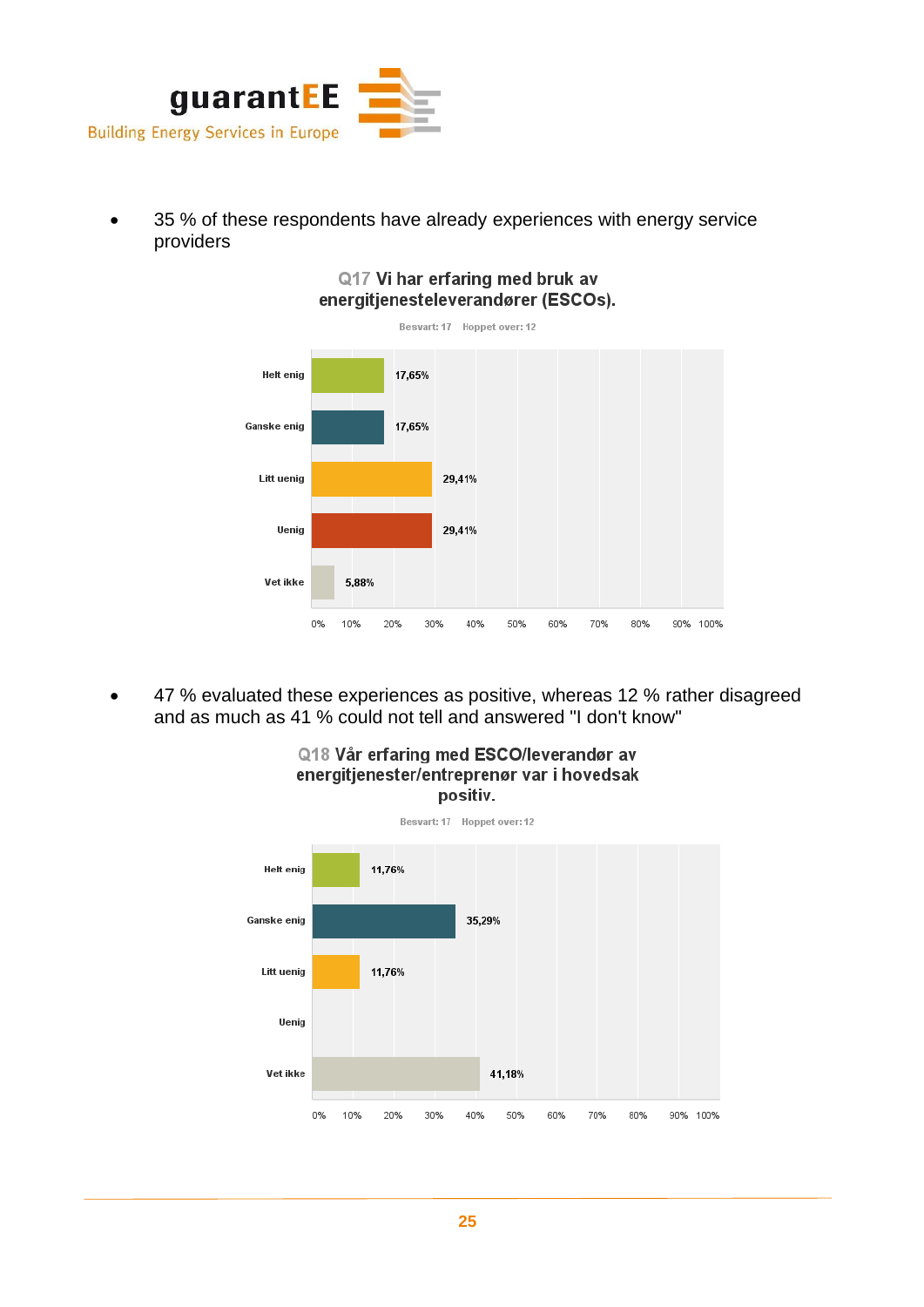

• 88 % of the respondents are familiar with the EPC concept (based on 17 answers). 6 % are somewhat unsure and 6 % say they are not familiar with the concept.



#### Q19 Vår organisasjon er kjent med EPC konseptet.

*Our organisation is familiar with the EPC concept (strongly agree, rather agree, rather disagree, don't know).* 

• Of the respondents, familiar with EPC 75 % have experience with EPC in public sector.



#### Q23 For hvilke typer bygg har din organisasjon allerede gjennomført eller støttet EPC prosjekter? (flere valg mulig)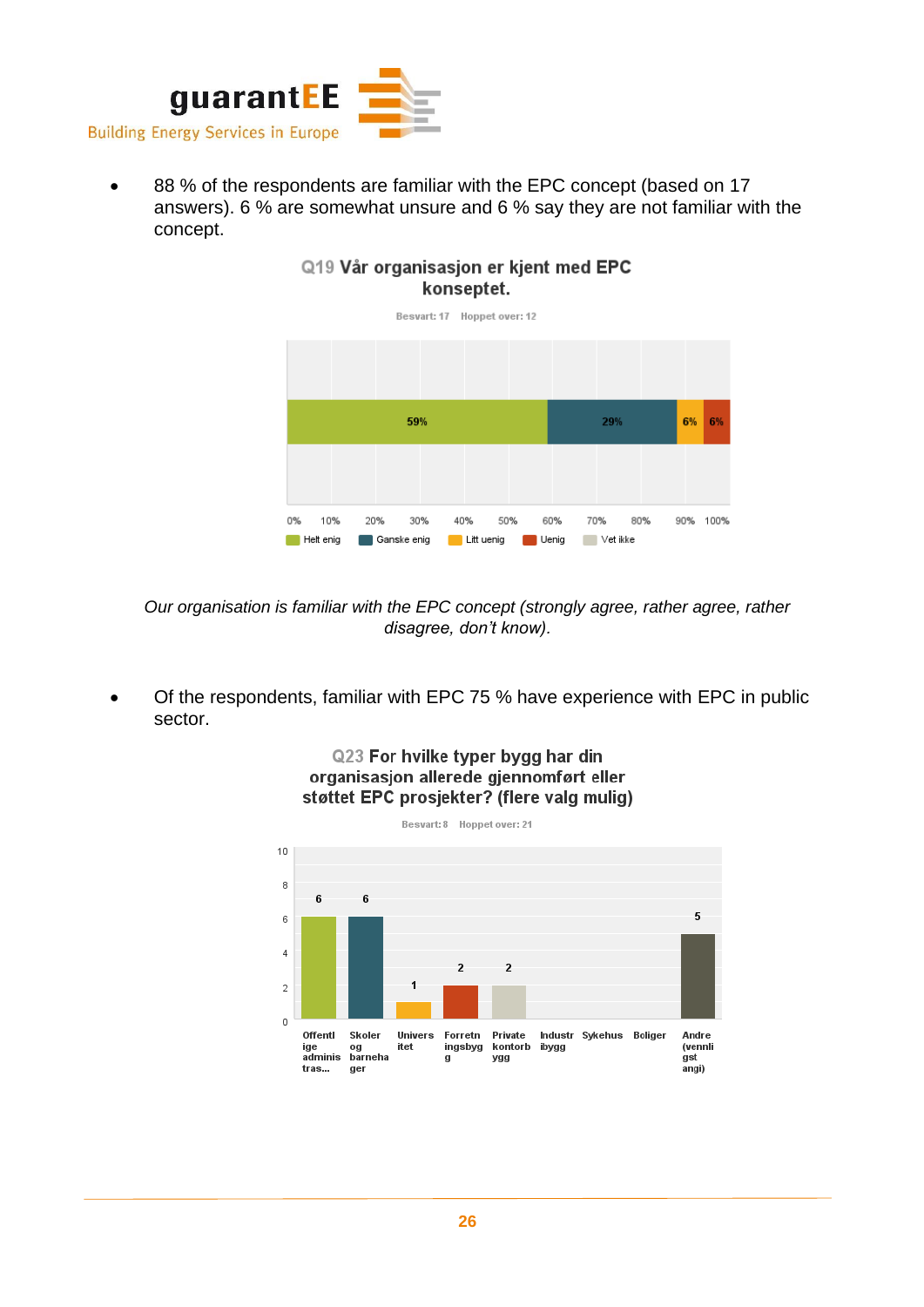

The following two graphs show that a little over half of measures are implemented by own staff in combination with energy service providers, external companies and specialist firms. The measures are afterwards maintained and operated mostly by inhouse-staff (78 %). This might lead to risk on the side of the building owner that can be addressed/solved through EPC.



#### Q5 Gjennomføring av tiltak

*Implementation of measures (own staff, external consultant, specialist/produser, energy service provider, other)*





*Operation of facilities after implementation of measures by (own staff, external consultant, specialist/produser, energy service provider, other).*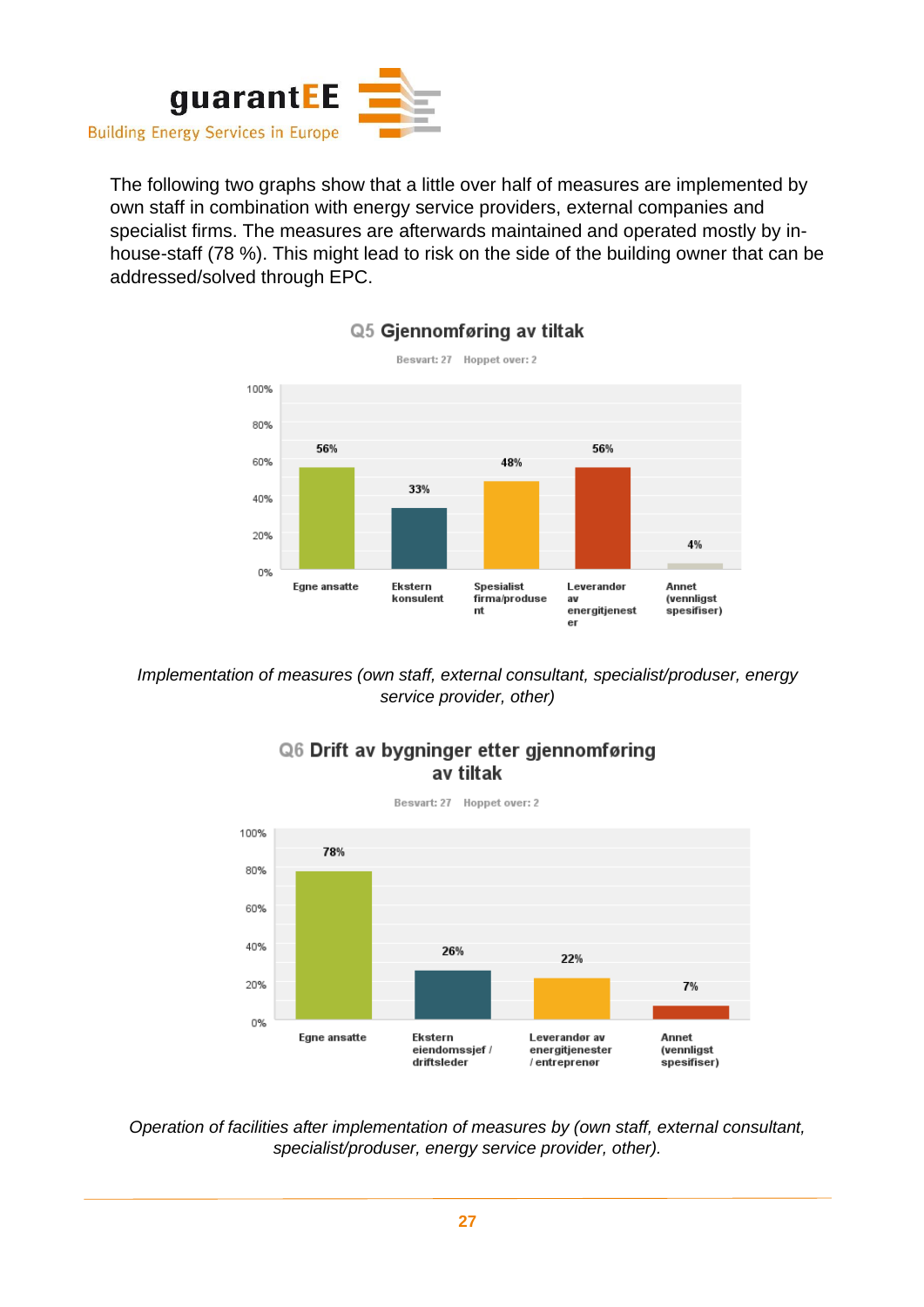

Reduction of CO<sup>2</sup> emissions or increase of building value does not seem to be the driving forces for modernisation measures. Increased comfort, reduced energy use and maintenance costs and renewals of ventilation or electric systems however seems to be mayor door-openers for EE measures.

### Q12 Det er mange grunner til energioppgradering. Hvordan vurderer du betydningen av de følgende aspektene? Besvart: 17 Hoppet over: 12



In addition to the reasons indicated above some respondents add the public responsibility and financial incentives from the authorities as good reasons to implement energy efficiency measures.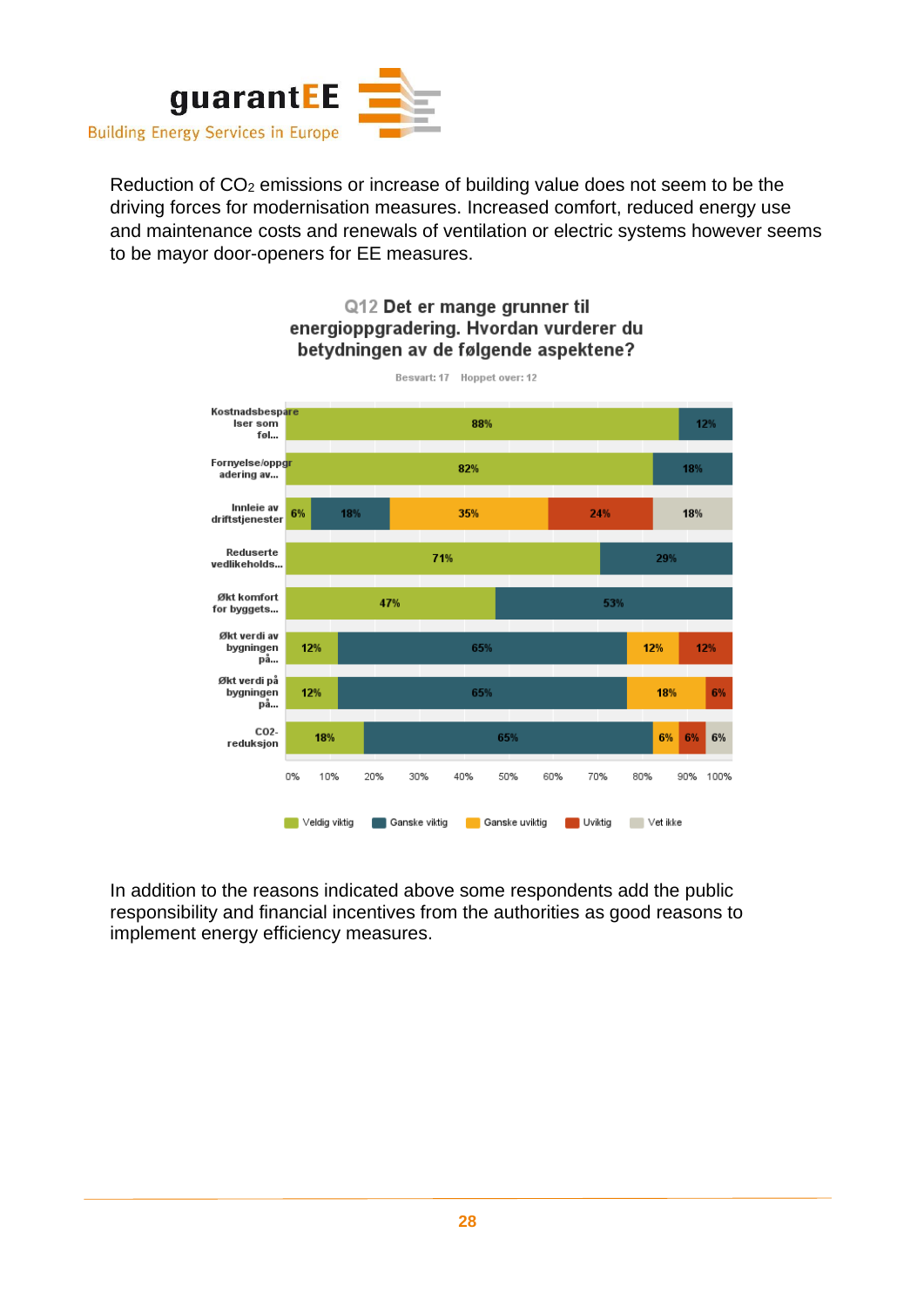

For the follow-up steps towards an EPC-project the reasons to choose EPC was mainly guaranteed savings by the ESCO (86 %), technical competence of the ESCO (75 %) and outsourcing of technical risk (80 %), as expected.

> Q25 Evaluer følgende aspekter med hensyn på hvordan de påvirker gjennomføring av EPC prosjekter ut fra følgende skala: Merknad: Dersom du ikke kan angi et kriteria, ber vi deg bruke boksen "Vanskelig å vurdere".Økonomiske aspekter



Besvart: 20 Hoppet over: 9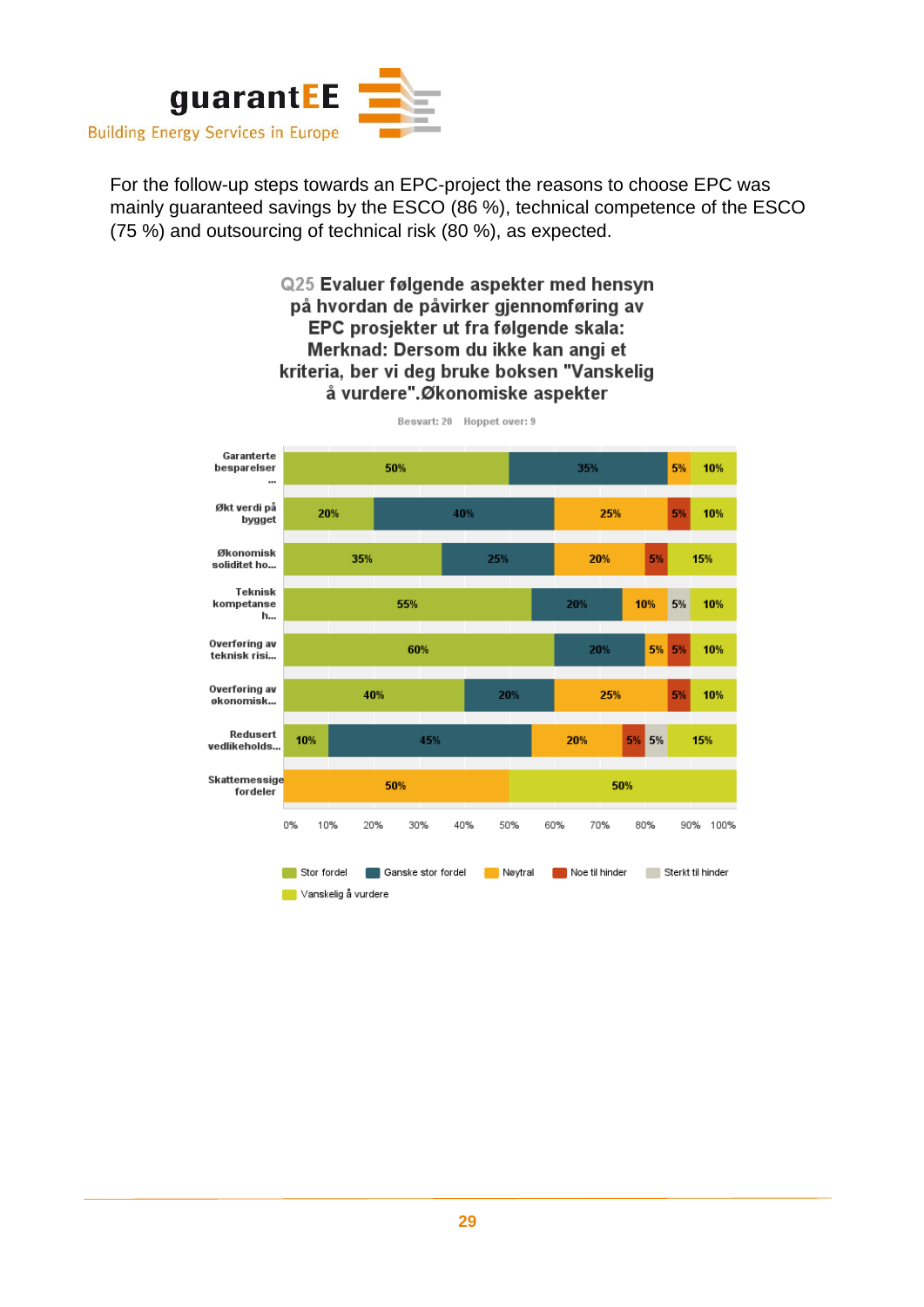

#### **6.3. Problems and potential solutions**

The development of EPC projects is facing specific challenges dependant on the customer group. Thowe problems were presented and potential solutions offered, which were assessed by the respondents.

**Problem 1:** Financial investment in energy efficiency measures for public institutions: The department/budget, which finances the measures does not benefit from the measures.

The most preferred solution (70 %): Consideration of non-monetary benefits, such as increased value an comfort and reduction of maintenance requirements (opportunity costs).

> Q33 Utviklingen av EPC prosjekter møter ulike utfordringer avhengig av kundegruppe, som beskrevet nedenfor. Samtidig presenteres mulige løsninger.Angi din evaluering av følgende foreslåtte Jøsninger. Bruk kommentarfeltet hvis du har flere forslag. Problem 1: Finansiell investering i energitiltak for offentlige institusjoner:Avdelingen/budsjettet som finansierer tiltaket får ikke nytte av tiltaket.

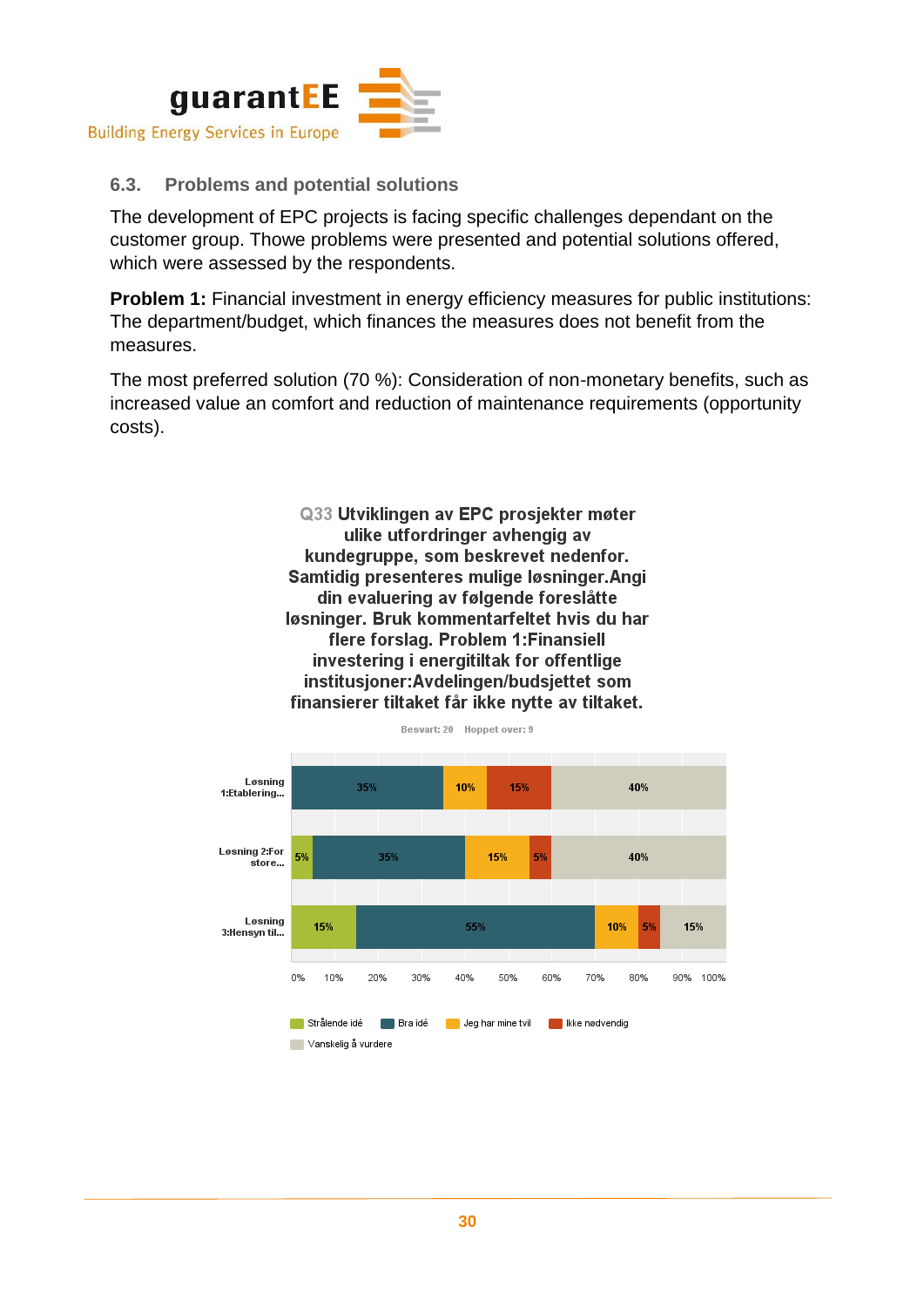

**Problem 2:** Tenancy in commercial properties: The landlord invests in energy efficiency measures but cannot refinance those by reduced energy costs, as only the tenants benefits from energy cost savings.

The most preferred solution (45 %): "The tenants receive guaranteed/increased comfort for guaranteed costs. At the same time they accept higher payments to the landlord in extent of the energy savings.

The other solutions, "Tenants pays fixed rent (includeing operational heating and electricity costs). The landlord can refinance the incestment through the savings was preferred by 40 % of the respondents.

(It is worth noting that the issue is strictly theoretical for most of the respondents as they are not involved with commercial properties.)

> Q35 Angi din evaluering av følgende foreslåtte løsninger. Bruk kommentarfeltet hvis du har flere forslag. Problem 2:Leietagere i kommersielle eiendommer: Byggeier investerer i energitiltak, men kan ikke refinansiere disse med reduserte energikostnader fordi det kun er leietagerne som får disse fordelene.

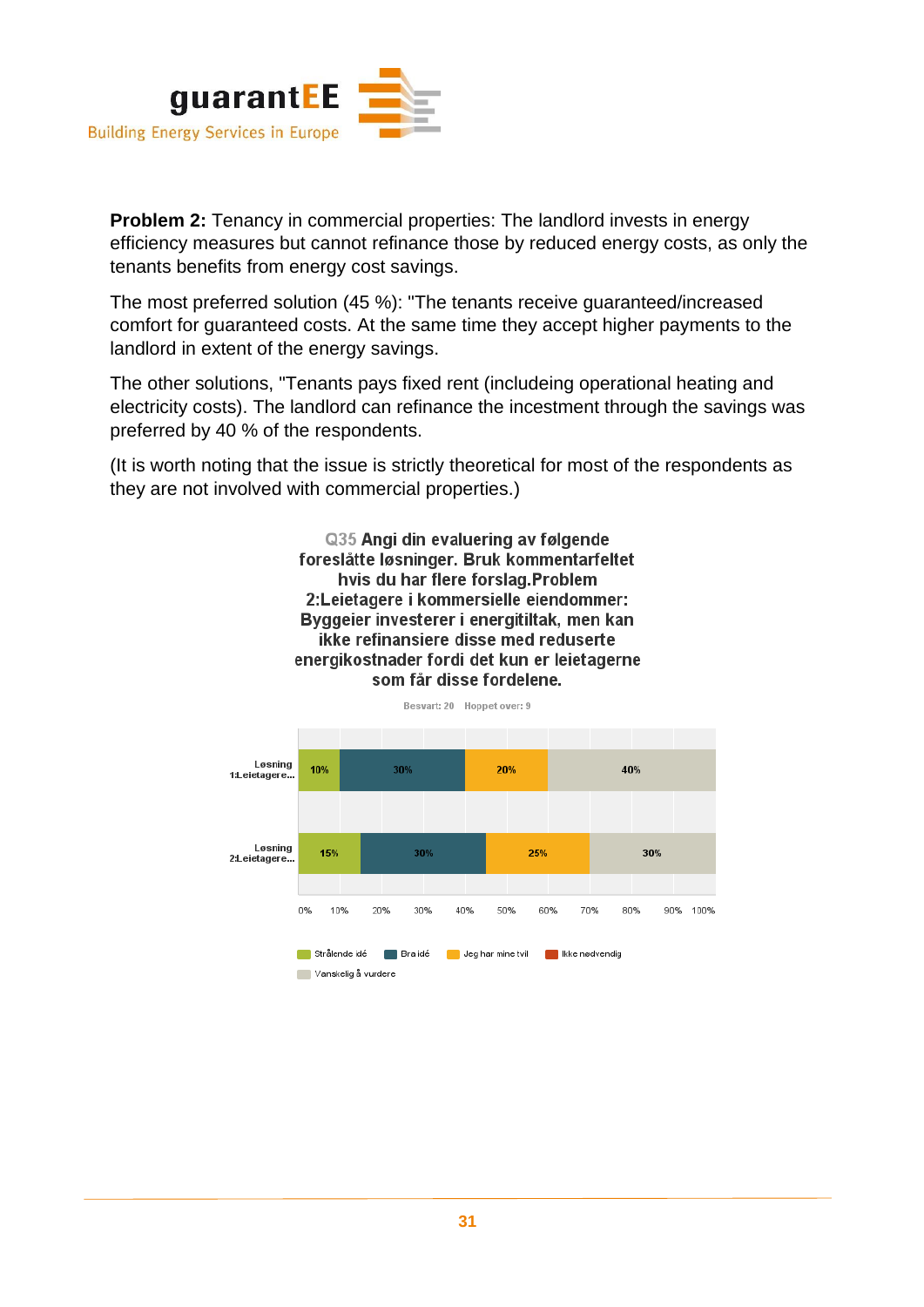

**Problem 3:** The behaviour of users in buildings influences the energy demand drastically. However, the change of behaviour of the users can turn out to be difficult.

The most preferred solution (85 %) is the use of motion sensors, window contract switches etc. for achieving savings without the necessity to influence behaviour of users.

The less preferred, but still valid solution (65 %) is to that part of the achieved savings is paid/accredited to the user as "profit sharing".



5%



#### **6.4. Highlights of the qualitative answers**

#### **Negative aspects of EPC** (Q32)

The respondents were asked to finish the sentence: "I am critical of EPC in my sector, because . . . . "

The most common answers were along the lines of the following: (presented in order of most to less common).

- Building owners have the technical competence and capacity to implement energy efficient measures themselves. Fear that outsourcing will lead to lack of this competence.
- We don't trust the ESCO to have the necessary technical competence necessary for our facilities.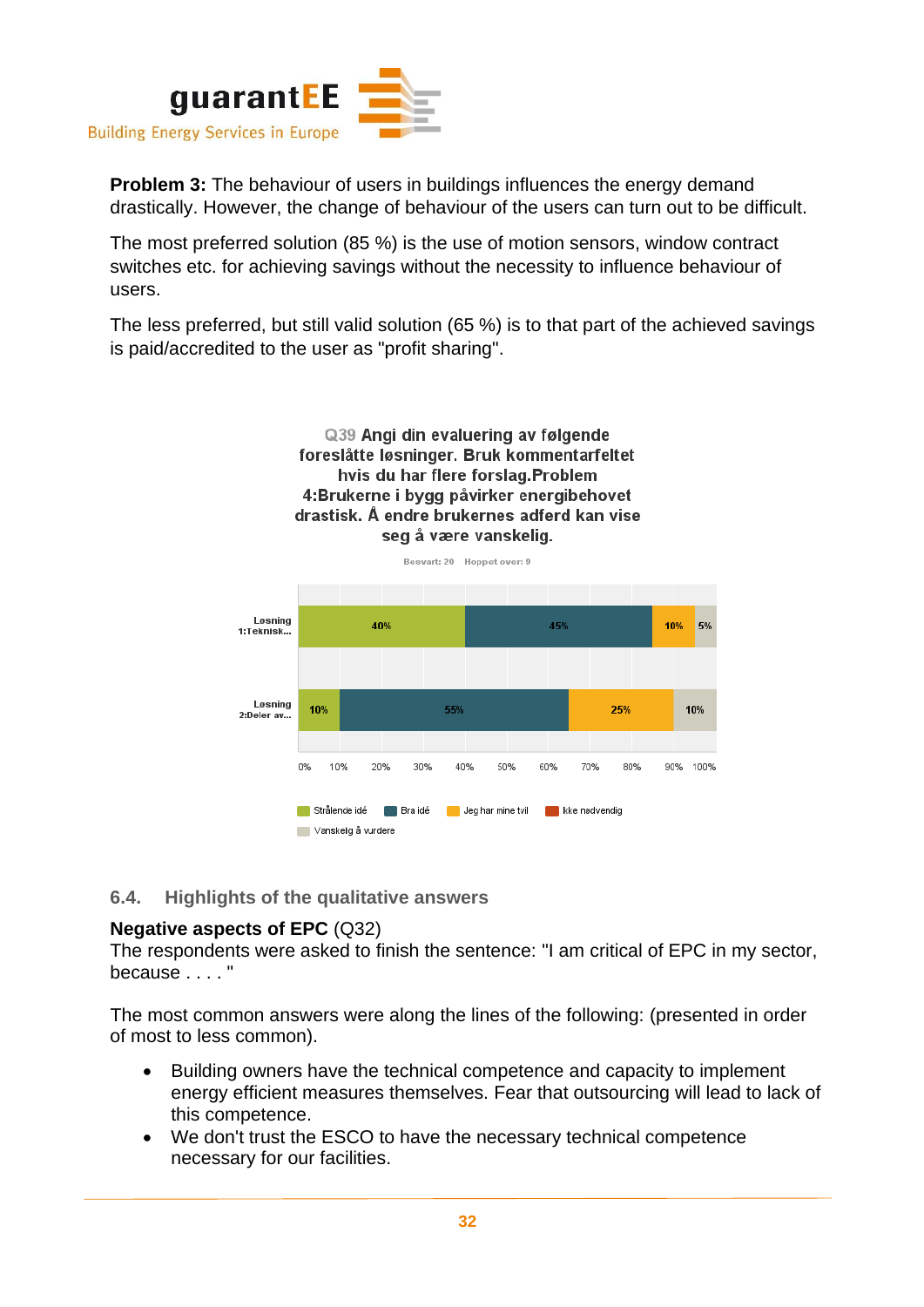

- The municipality is too small combined with complex contract models
- The technical equipment chosen by the ESCO are of poor quality

#### **Positive aspects of EPC** (Q31)

The respondents were asked to finish the sentence: "I believe there is a large potential for EPC in my organisation, because . . . . "

The most common answers were along the lines of the following: (presented in order of most to less common).

- EPC relieves the building owner for both work load, risk and need of technical expertise
- Replacement of old equipment and modernisation
- Lack of capacity in own organisation
- Simplification and scale benefits of purchases

The survey shows that EPC is a preferred energy efficiency solution for public sector. For private sector, there are too few respondents to draw any firm conclusion from this survey.

We want to sum up by offering a quote from one of the respondents:

*"Through EPC I will be able to implement 15 years' worth of my maintenance budget in only one year".*